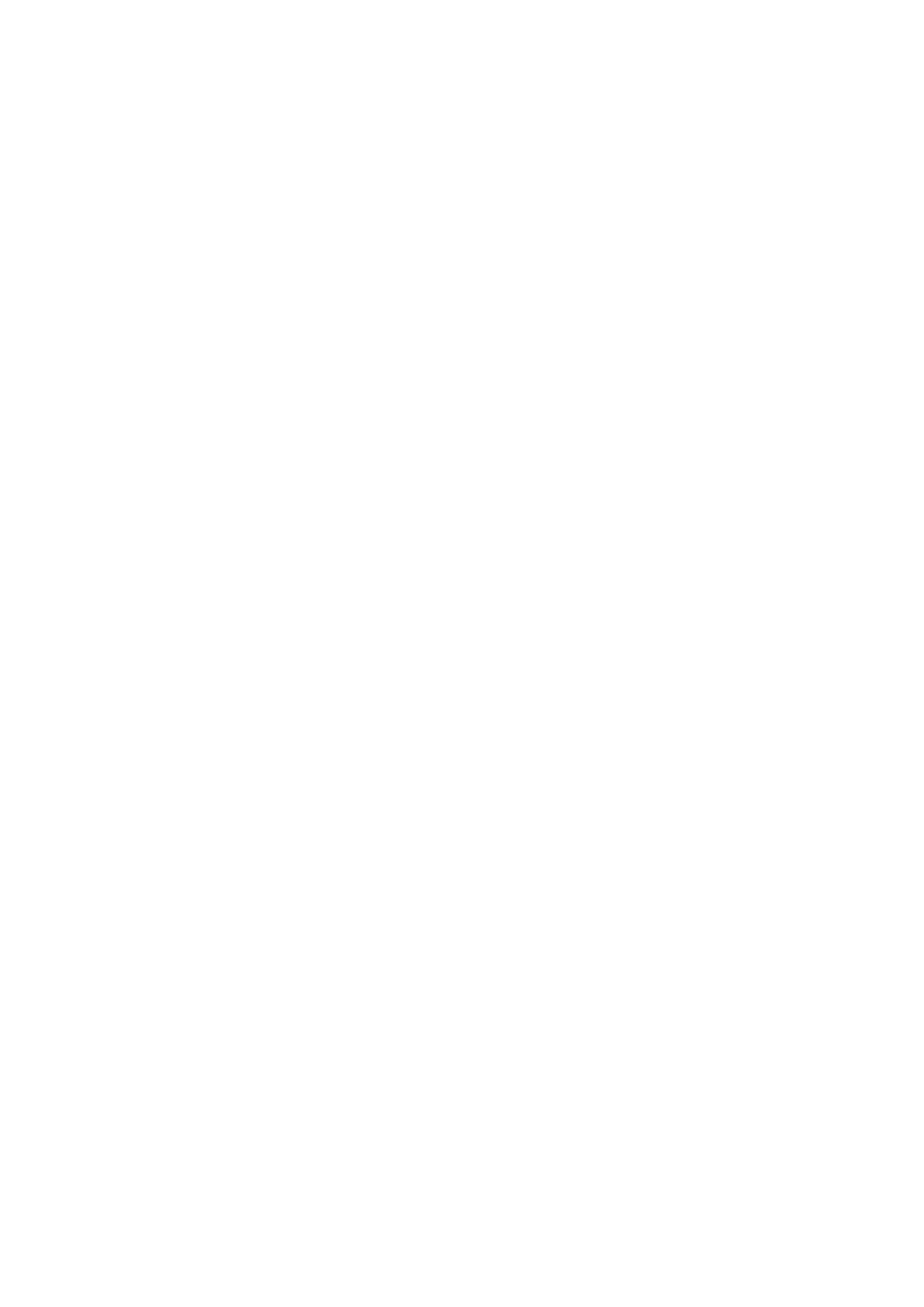# **Contents**

| $\mathbf 1$ |     | <b>IMACLIM-COUNTRY notations</b>                                                              |    |  |  |  |
|-------------|-----|-----------------------------------------------------------------------------------------------|----|--|--|--|
|             | 1.1 |                                                                                               | 3  |  |  |  |
|             | 1.2 |                                                                                               | 5  |  |  |  |
|             | 1.3 |                                                                                               | 7  |  |  |  |
| 2           |     | Formulary of IMACLIM-COUNTRY                                                                  |    |  |  |  |
|             |     |                                                                                               | 8  |  |  |  |
|             | 2.1 |                                                                                               | 8  |  |  |  |
|             | 2.2 |                                                                                               | 8  |  |  |  |
|             | 2.3 |                                                                                               |    |  |  |  |
|             | 2.4 |                                                                                               |    |  |  |  |
|             |     | Income formation, savings and investment decision 12<br>2.4.1                                 |    |  |  |  |
|             |     | 2.4.2                                                                                         |    |  |  |  |
|             | 2.5 |                                                                                               |    |  |  |  |
|             |     | Gross disposable income and investment decision<br>2.5.1                                      | 14 |  |  |  |
|             |     | 2.5.2                                                                                         |    |  |  |  |
|             |     | 2.5.3                                                                                         |    |  |  |  |
|             | 2.6 |                                                                                               |    |  |  |  |
|             |     | Tax, social security contributions and fiscal policy $\dots \dots \dots \dots \dots$<br>2.6.1 |    |  |  |  |
|             |     | Gross disposable income, public spending, investment and transfers<br>2.6.2                   | 17 |  |  |  |
|             | 2.7 |                                                                                               | 18 |  |  |  |
|             |     | 2.7.1                                                                                         | 18 |  |  |  |
|             |     | 2.7.2                                                                                         | 19 |  |  |  |
|             | 2.8 |                                                                                               |    |  |  |  |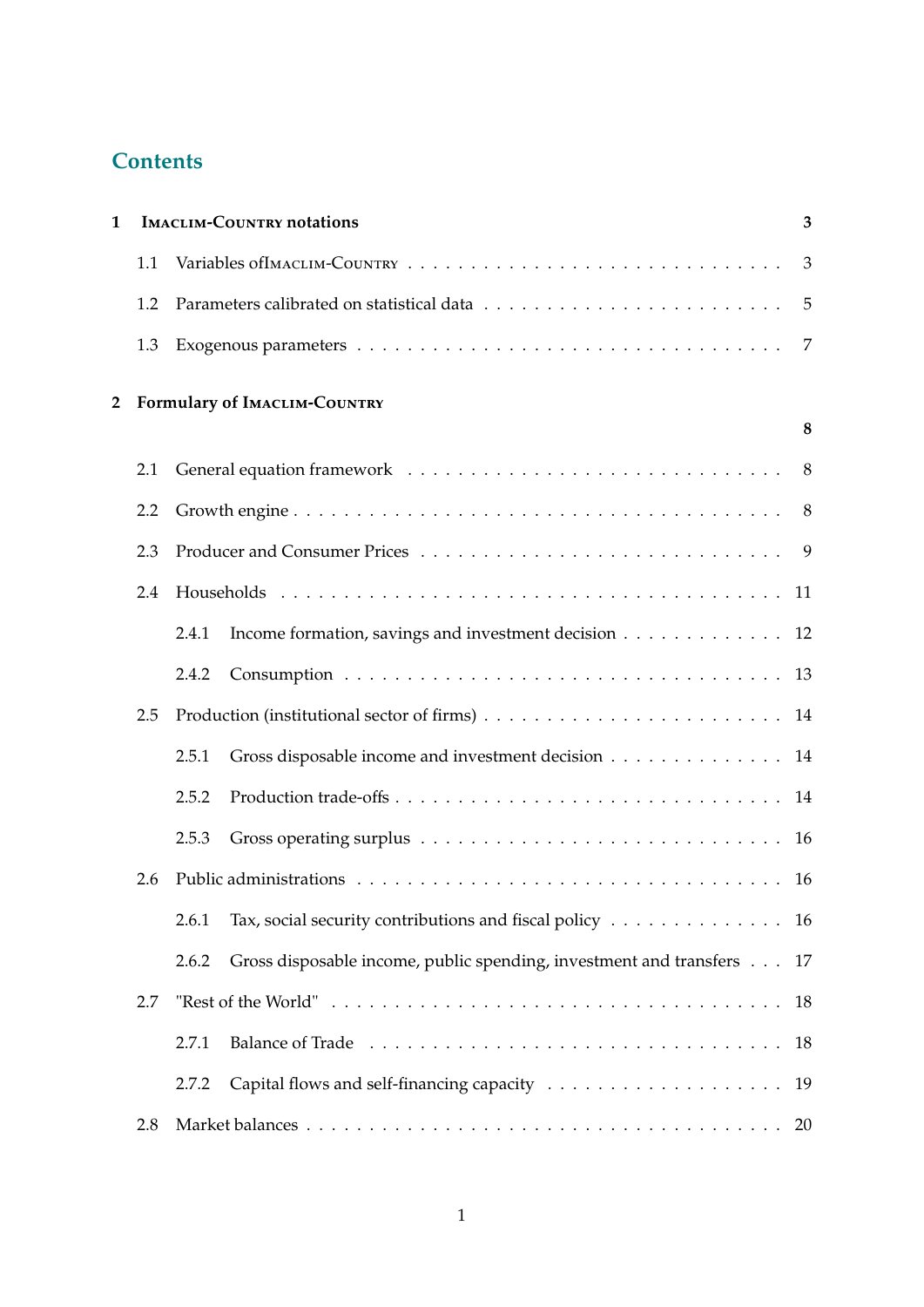| Bibliography               |       |  |  |  |  |  |
|----------------------------|-------|--|--|--|--|--|
| 3 The accounting framework |       |  |  |  |  |  |
| 2.9                        |       |  |  |  |  |  |
|                            | 2.8.3 |  |  |  |  |  |
|                            | 2.8.2 |  |  |  |  |  |
|                            |       |  |  |  |  |  |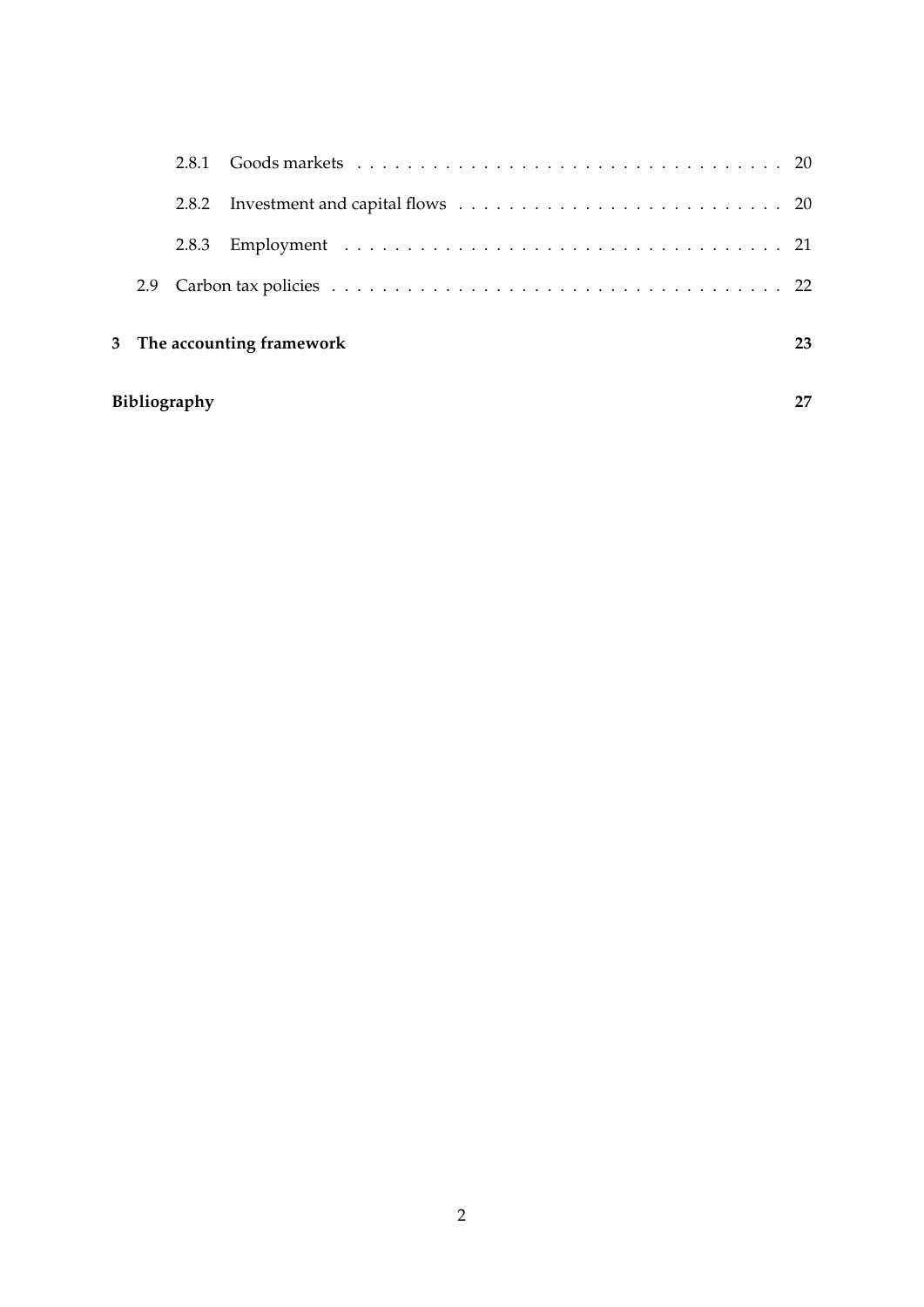## **1 I**maclim**-C**ountry **notations**

Calibration consists in providing a set of values to all variables and then determining the values that should be given to the parameters so that the set of equations defining the model holds. The exercise is therefore to determine what values the parameters must take in order for the values drawn from national accounts to be linked by the set of equations. However, all parameters do not receive their values from the calibration: the carbon tax, for instance, is a purely exogenous parameter; other parameters have their values set according to some econometric estimation on data superseding the national accounts as described by the inputoutput table and the economic account table. As a result of these distinctions, the notations below are presented in three categories, (i) the variables of the model properly speaking, (ii) the parameters of the model that are calibrated on statistical data, and (iii) the exogenous parameters. Within each of these categories the notation are listed in alphabetical order (the Greek letters are classified according to their English name rather than according to their equivalent in the Latin alphabet).

| Variable Name     | Description                                                                     |  |  |  |
|-------------------|---------------------------------------------------------------------------------|--|--|--|
| $\alpha_{ij}$     | Technical coefficient, quantity of good <i>i</i> entering the production of one |  |  |  |
|                   | $good$ $i$                                                                      |  |  |  |
| <b>OT</b>         | Other transfers                                                                 |  |  |  |
| $OT_H$            | Other transfers to the households                                               |  |  |  |
| $OT_F$            | Other transfers to firms                                                        |  |  |  |
| $OT_G$            | Other transfers to the public administrations                                   |  |  |  |
| $AFC_H$           | Self-financing capacity of class $h$                                            |  |  |  |
| $AFC_F$           | Self-financing capacity of firms                                                |  |  |  |
| $AFC_G$           | Self-financing capacity of the public administrations                           |  |  |  |
| <b>AFCROW</b>     | Self-financing capacity of the rest of the world                                |  |  |  |
| $C_{i_h}$         | Final consumption of good $i$ by household class $h$                            |  |  |  |
| $D_h$             | Net debt of class h                                                             |  |  |  |
| $D_F$             | Net debt of firms                                                               |  |  |  |
| $D_G$             | Net public debt                                                                 |  |  |  |
| $D_{ROW}$         | Net debt of the rest of the world                                               |  |  |  |
| $d_i$             | Reform-induced interest rate differential                                       |  |  |  |
| $GOS_H$           | Gross operating surplus accruing to households                                  |  |  |  |
| $GOS_F$           | Gross operating surplus accruing to firms                                       |  |  |  |
| $GOS_G$           | Gross operating surplus accruing to public administrations                      |  |  |  |
| GFCF <sub>h</sub> | Gross fixed capital formation of household class $h$                            |  |  |  |

### **1.1 Variables ofI**maclim**-C**ountry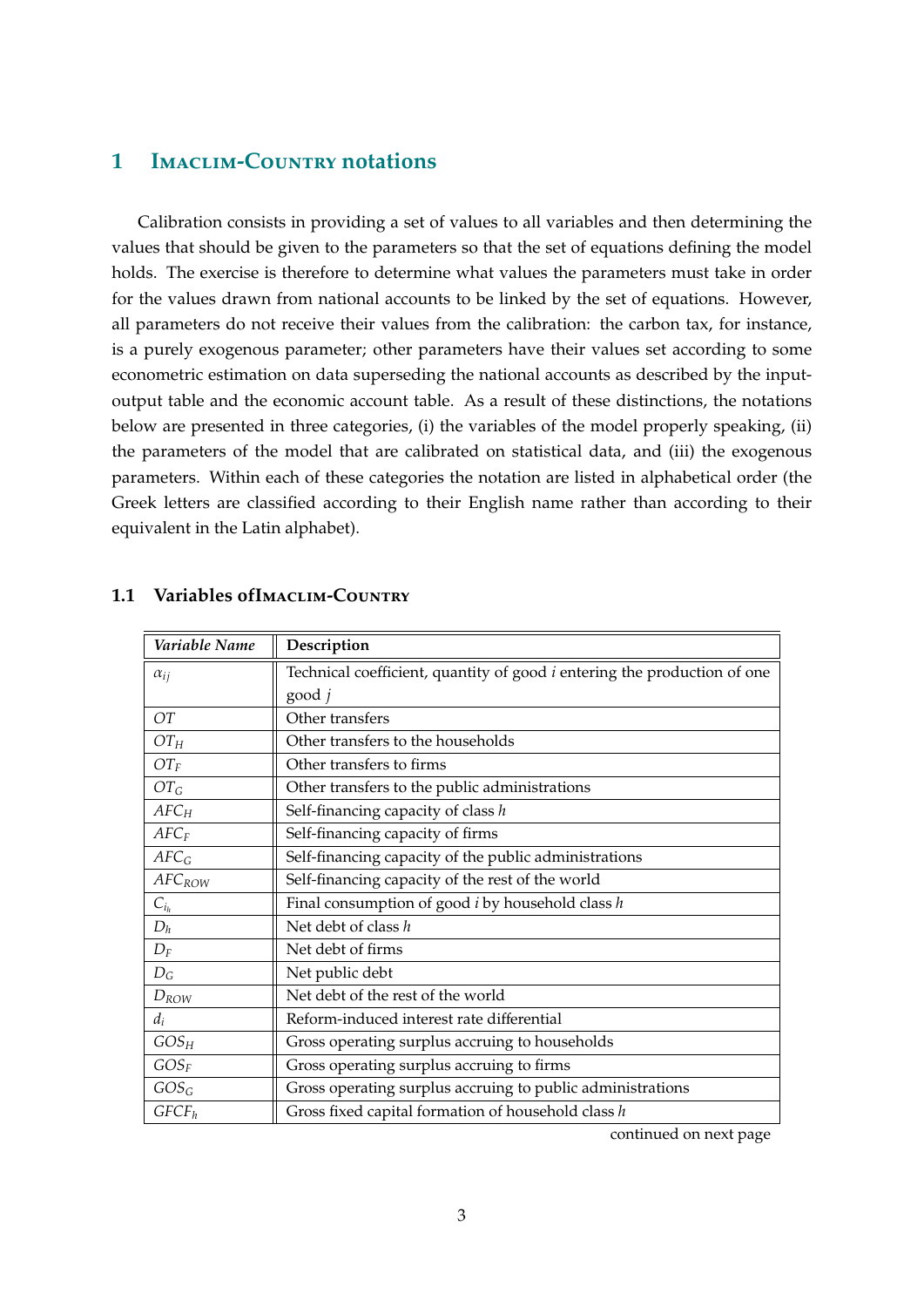| GFCF                                                                         | Gross fixed capital formation of firms                                                |  |  |  |  |
|------------------------------------------------------------------------------|---------------------------------------------------------------------------------------|--|--|--|--|
| Gross fixed capital formation of public administrations<br>GFCF <sub>G</sub> |                                                                                       |  |  |  |  |
| $\gamma_{IC_{ij}}$                                                           | $CO2$ emissions per unit of good <i>i</i> consumed in the production of good <i>j</i> |  |  |  |  |
| $\gamma_{FC_i}$                                                              | $CO2$ emissions per unit of good $i$ consumed by households                           |  |  |  |  |
| $G_i$                                                                        | Final public consumption of good i                                                    |  |  |  |  |
| $i_H$                                                                        | Effective interest rate on the net debt of households                                 |  |  |  |  |
| $i_F$                                                                        | Effective interest rate on the net debt of firms                                      |  |  |  |  |
| $i_G$                                                                        | Effective interest rate on the net debt of public administrations                     |  |  |  |  |
| $I_i$                                                                        | Final consumption of good $i$ for the investment                                      |  |  |  |  |
| CPI                                                                          | Consumer price index (Fisher)                                                         |  |  |  |  |
| $k_i$                                                                        | Capital intensity of good i                                                           |  |  |  |  |
| $l_i$                                                                        | Labour intensity of good i                                                            |  |  |  |  |
| $LS_H$                                                                       | Lump-sum transfers from carbon tax revenues to households                             |  |  |  |  |
| $LS_F$                                                                       | Lump-sum transfers from carbon tax revenues to firms                                  |  |  |  |  |
| $M_i$                                                                        | Imports of good i                                                                     |  |  |  |  |
| ${\cal SM}$                                                                  | Sum across goods and uses of the specific sale margins                                |  |  |  |  |
| $\boldsymbol{N}$                                                             | Total population                                                                      |  |  |  |  |
| NL                                                                           | Total active population (full time equivalent)                                        |  |  |  |  |
| Import price of good i<br>$p_{M_i}$                                          |                                                                                       |  |  |  |  |
| $p_i$                                                                        | Average price of the resource in good $i$ (domestically produced and                  |  |  |  |  |
|                                                                              | imported)                                                                             |  |  |  |  |
| $p_{IC_{ij}}$                                                                | Price of good $i$ for the production of good $j$                                      |  |  |  |  |
| $p_{C_i}$                                                                    | Consumption price of good i                                                           |  |  |  |  |
| $p_{G_i}$                                                                    | Public price of good i                                                                |  |  |  |  |
| $p_{I_i}$                                                                    | Investment price of good i                                                            |  |  |  |  |
| $\Phi_i$                                                                     | Endogenous technical progress coefficient applying to the production                  |  |  |  |  |
|                                                                              | of good $i$                                                                           |  |  |  |  |
| $p_{K}$                                                                      | Cost of capital input (weighted sum of investment prices)                             |  |  |  |  |
| $p_{L_i}$                                                                    | Cost of labour input in the production of good i                                      |  |  |  |  |
| $p_{X_i}$                                                                    | Export price of good i                                                                |  |  |  |  |
| $p_{Y_i}$                                                                    | Production price of good i                                                            |  |  |  |  |
| $RBT_F$                                                                      | Before-tax gross disposable income of firms                                           |  |  |  |  |
| $RBT_h$                                                                      | Before-tax gross disposable income of household class $h$                             |  |  |  |  |
| $RBT_H$                                                                      | Before-tax gross disposable income of all households classes $(m)$                    |  |  |  |  |
| $R_F$                                                                        | Gross disposable income of firms                                                      |  |  |  |  |
| $R_G$                                                                        | Gross disposable income of public administrations                                     |  |  |  |  |
| $R_h$                                                                        | Gross disposable income of household class $h$                                        |  |  |  |  |
| Consumed income of household class h<br>$R_{EXP_h}$                          |                                                                                       |  |  |  |  |
| $R_{OSB}$                                                                    | Sum of social transfers to households not elsewhere included                          |  |  |  |  |
| $R_U$                                                                        | Sum of unemployment benefits                                                          |  |  |  |  |
| $R_P$                                                                        | Sum of retirement pensions                                                            |  |  |  |  |
| $\sigma_{\Theta_i}$                                                          | Elasticity of the decreasing returns coefficient of production $i$ to its out-        |  |  |  |  |
|                                                                              | put.                                                                                  |  |  |  |  |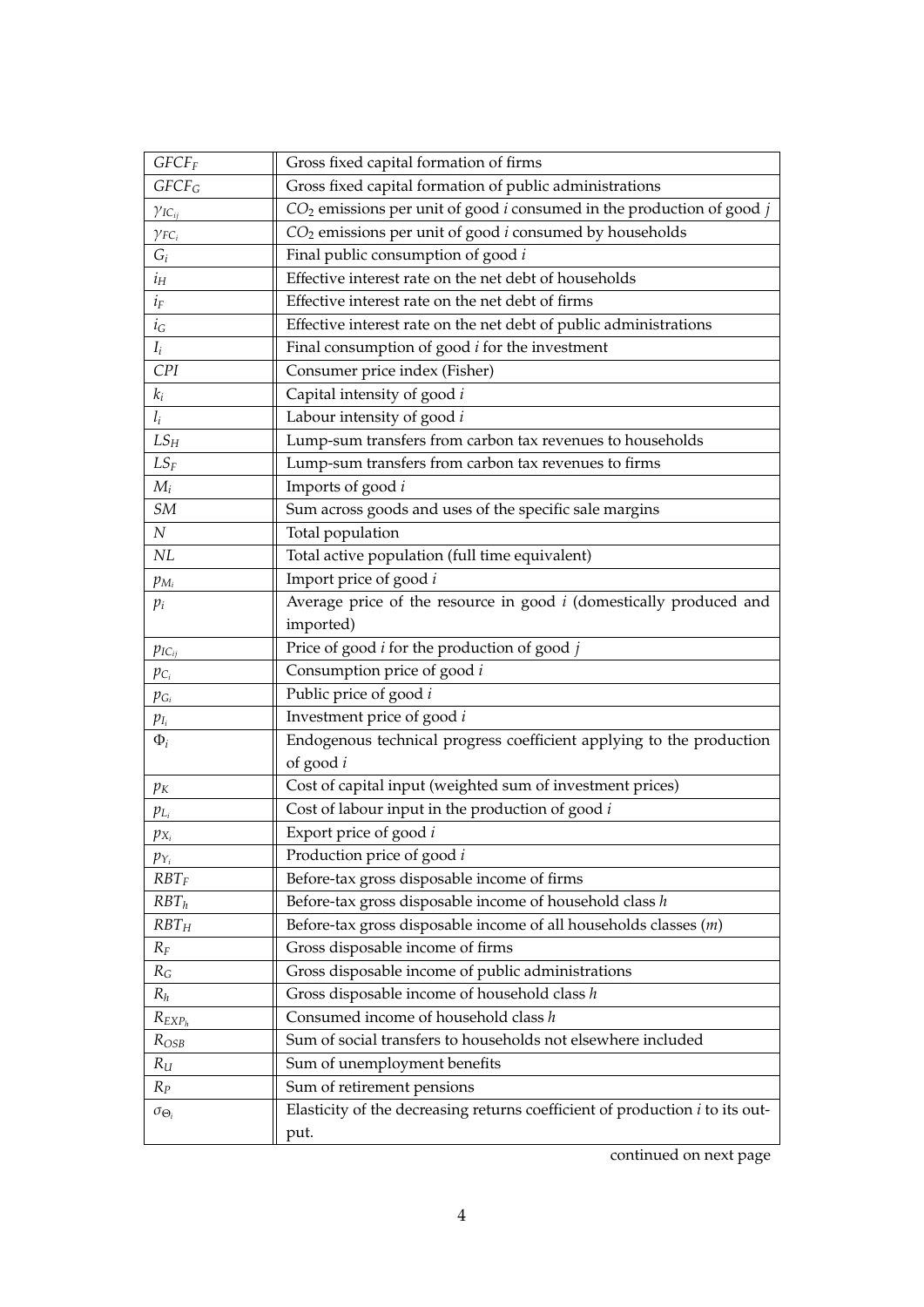| T                                                              | Total taxes and social contributions                                |  |  |
|----------------------------------------------------------------|---------------------------------------------------------------------|--|--|
| $T_L$                                                          | Sum of social contributions of the employer and the employee        |  |  |
| $T_{En}$<br>Fiscal revenues from excise tax on energy products |                                                                     |  |  |
| $T_{OP}$                                                       | Fiscal revenues of excise taxes other than the energy product tax   |  |  |
| $T_{VA}$                                                       | Value-added tax revenues                                            |  |  |
| $T_F$                                                          | Firms tax revenues                                                  |  |  |
| $T_{I_h}$                                                      | Revenue from household class $h$ income tax payments                |  |  |
| $T_{D_h}$                                                      | Revenue from other direct taxes paid by household class $h$         |  |  |
| $T_{carb}$                                                     | Carbon tax revenues                                                 |  |  |
| $\Theta_i$                                                     | Decreasing returns coefficient for the production of good i         |  |  |
| $\tau_{LT}$                                                    | Social contribution rate applicable to net wages                    |  |  |
| $\tau_{CM_{TRADE}}$                                            | Trade mark-up on the commercial good or on the aggregate encompass- |  |  |
|                                                                | ing it                                                              |  |  |
| $\tau_{CM_{TRANS}}$                                            | Transport mark-up on the transport good or on the aggregate encom-  |  |  |
|                                                                | passing it                                                          |  |  |
| $\mathcal{U}$                                                  | Unemployment rate                                                   |  |  |
| $u_h$                                                          | Household class h unemployment rate                                 |  |  |
| $\omega_i$                                                     | Net wage in the production of good $i$                              |  |  |
| Ω                                                              | Average net wage across productions                                 |  |  |
| $X_i$                                                          | Good <i>i</i> exports                                               |  |  |
| $Y_i$                                                          | Good <i>i</i> production                                            |  |  |

|  |  | Table 1 - Variables for solving IMACLIM ARGENTINA |
|--|--|---------------------------------------------------|
|--|--|---------------------------------------------------|

## **1.2 Parameters calibrated on statistical data**

| Variable Name                                                                                       | Description                                                              |  |  |
|-----------------------------------------------------------------------------------------------------|--------------------------------------------------------------------------|--|--|
|                                                                                                     | Total active population in full-time equivalents                         |  |  |
| $\overline{L_h}$                                                                                    | Active population of household class $h$ in full-time equivalents        |  |  |
| $\lambda_{ij}$ , $\lambda_{L_i}$ , $\lambda_{K_i}$                                                  | Coefficients of the Constant Elasticity of Substitution (CES) production |  |  |
|                                                                                                     | function governing the variables shares of conditional factor demands.   |  |  |
| $\overline{N_h}$<br>Total population of household class h.                                          |                                                                          |  |  |
| $\overline{N_{P_h}}$<br>Number of retirees of household class h.                                    |                                                                          |  |  |
| $\overline{\omega_{OT_h}}$<br>Share of the other transfers accruing to households devoted to house- |                                                                          |  |  |
| hold class h.                                                                                       |                                                                          |  |  |
| $\overline{\omega_{OT_H}}$                                                                          | Share of other transfers accruing to households (all classes together).  |  |  |
|                                                                                                     | Calibrated on the economic account table.                                |  |  |
| $\omega_{OT_F}$                                                                                     | Share of other transfers accruing to firms. Calibrated on the economic   |  |  |
|                                                                                                     | account table (aggregate of financial and non financial firms, and of    |  |  |
|                                                                                                     | non-profit organisations).                                               |  |  |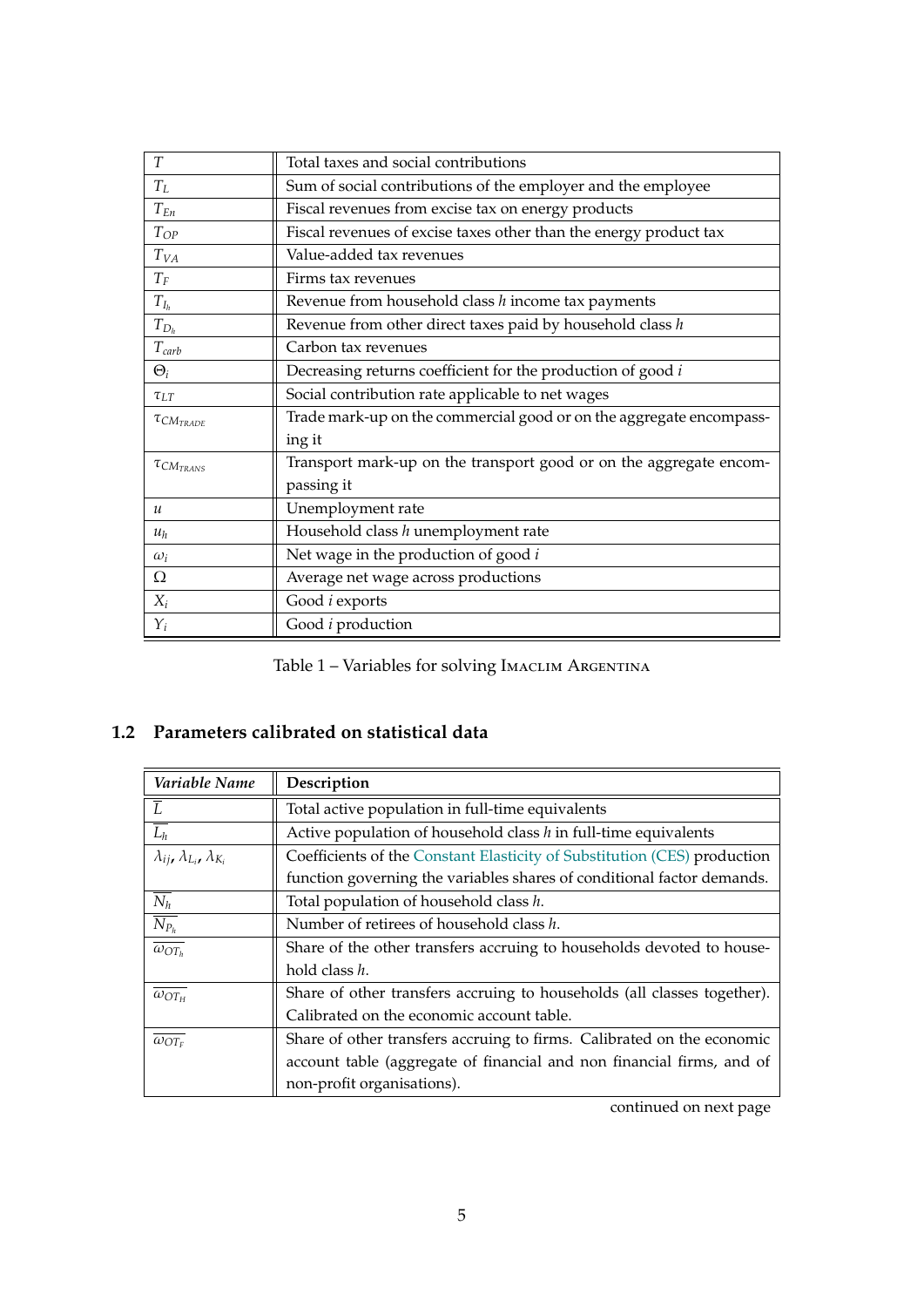| $\overline{\omega_{OT_G}}$       | Share of other transfers accruing to public administrations. Calibrated           |
|----------------------------------|-----------------------------------------------------------------------------------|
|                                  | on the economic account table.                                                    |
| $\overline{\omega_{K_h}}$        | Share of the capital income of households accruing to household class $h$ .       |
|                                  | Calibrated as the share accruing to household class $h$ of revenues other         |
|                                  | than those of labour, in the m-class aggregation.                                 |
| $\omega_{K_H}$                   | Share of capital income accruing to households (all classes). Calibrated          |
|                                  | on the economic account table.                                                    |
| $\overline{\omega_{K_F}}$        | Share of capital income accruing to firms. Calibrated on the economic             |
|                                  | account table (aggregate of financial and non financial firms, and of             |
|                                  | non-profit organisations).                                                        |
| $\overline{\omega_{K_G}}$        | Share of capital income accruing to public administrations. Calibrated            |
|                                  | on the economic account table                                                     |
| $\overline{\pi_i}$               | Mark-up rate of profit margins(rate of net operating surplus) in the              |
|                                  | production of good <i>i</i> . Calibrated as the ratio of net operating surplus to |
|                                  | distributed output.                                                               |
| $t_{OPT_i}$                      | Excise taxes other than the energy product tax per unit of consumption            |
|                                  | of good <i>i</i> . Calibrated as the ratio of the corresponding fiscal revenue    |
|                                  | of each good $i$ (input-output table data after subtraction of the energy         |
|                                  | product tax) to total domestic consumption in the no-policy equilibrium           |
|                                  | $Yi0 + Mi0 - Xi0$ (exports are assumed to be exempted).                           |
| $t_{EnT_{FC_i}}$                 | energy product tax per toe of energy product consumptions by house-               |
|                                  | holds. The energy product tax is isolated from other excise taxes.                |
| $t_{EnT_{IC_i}}$                 | energy product tax per toe of energy product in intermediate consump-             |
|                                  | tions. The energy product tax is isolated from other excise taxes.                |
| $\overline{\tau_{Tl_{h}}}$       | Effective income tax rate of household class $h$ . Calibrated as the ratio of     |
|                                  | income tax payments to the before-tax gross disposable income. Both               |
|                                  | aggregates are distributed among household classes based on the shares            |
|                                  | observed in the h-class aggregation.                                              |
| $\overline{\tau_{T_F}}$          | Effective firms tax rate. Calibrated as the ratio of the firms tax fiscal         |
|                                  | revenue, to the share of the gross operating surplus (GOS) accruing to            |
|                                  | firms.                                                                            |
| $\overline{\tau_{SM_{IC_{ij}}}}$ | Specific mark-up rate on intermediate consumptions (if <i>i</i> is not a hybrid   |
|                                  | good then the rate is nil). Defined during the hybridisation procedure.           |
| $\tau_{SM_{C_i}}$                | Specific mark-up rate on household consumptions (if $i$ is not a hybrid           |
|                                  | good then the rate is nil). Defined during the hybridisation procedure.           |
| $\overline{\tau}_{SM_{G_i}}$     | Specific mark-up rate on public consumptions (if <i>i</i> is not a hybrid good    |
|                                  | then the rate is nil). Defined during the hybridisation procedure. Under          |
|                                  | the convention that public energy consumptions are nil.                           |
| $\overline{\tau_{SM_{I_i}}}$     | Specific mark-up rate on investment (if $i$ is not a hybrid good then the         |
|                                  | rate is nil). Defined during the hybridisation procedure.                         |
| $\overline{\tau}_{SM_{X_i}}$     | Specific mark-up rate on exports (if $i$ is not a hybrid good then the rate       |
|                                  | is nil). Defined during the hybridisation procedure.                              |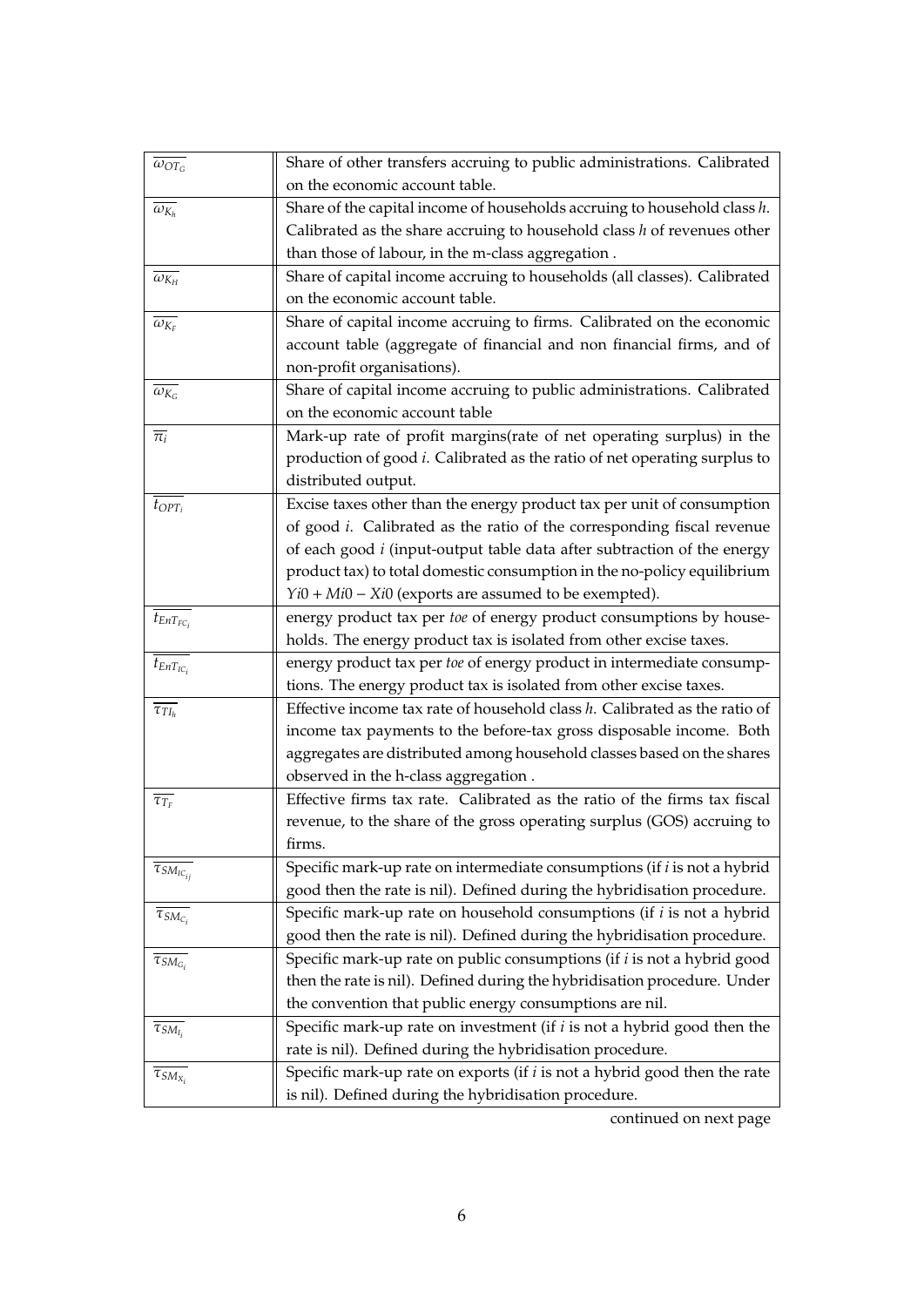| $\overline{\tau_{S_h}}$   | Savings rate of household class $h$ . Calibrated as the ratio of the savings    |  |  |  |  |  |
|---------------------------|---------------------------------------------------------------------------------|--|--|--|--|--|
|                           | of class h to its gross disposable income $(R_h)$ , with the data being derived |  |  |  |  |  |
|                           | from all the main data sources.                                                 |  |  |  |  |  |
| $\overline{\tau_{VAT_i}}$ | Value-added tax rate applying to the final consumption of good <i>i</i> . Cali- |  |  |  |  |  |
|                           | brated on input-output table data by treating the VAT as a simple sales         |  |  |  |  |  |
|                           | tax levied indifferently on $C$ , $G$ and $i$ .                                 |  |  |  |  |  |

continued on next page

|  | Table 2 - Calibrated parameters for IMACLIM-COUNTRY |
|--|-----------------------------------------------------|
|--|-----------------------------------------------------|

# **1.3 Exogenous parameters**

| Variable Name                                                                               | Description                                                                 |  |  |  |
|---------------------------------------------------------------------------------------------|-----------------------------------------------------------------------------|--|--|--|
| $\beta_{\omega_{\text{CPI}}}$                                                               | Indexation coefficient of wage on consumer price in the wage curve.         |  |  |  |
|                                                                                             | The value "0" stands for no-indexation of wages on consumer price -         |  |  |  |
|                                                                                             | wage curve is on nominal wage. The value "1" stands for a complete          |  |  |  |
|                                                                                             | indexation of the wage curve on consumer price.                             |  |  |  |
| $\beta_{i_h}$                                                                               | Share of the good $i$ consumption of household class $h$ that corresponds   |  |  |  |
|                                                                                             | to a basic need. Set for each good $i$ at a level that defines a basic need |  |  |  |
|                                                                                             | equal to 80% of the real consumption of the class for which it is the       |  |  |  |
|                                                                                             | lowest.                                                                     |  |  |  |
| $\beta_{IC_{ji}}$                                                                           | Technical asymptote of the technical coefficient $\alpha_{ij}$ .            |  |  |  |
| $\beta_{K_i}$                                                                               | Technical asymptote of the capital intensity of good i.                     |  |  |  |
| $\beta_{L_i}$                                                                               | Technical asymptote of the labour intensity of good i.                      |  |  |  |
| $\delta_{M_i}$                                                                              | Evolution rate of the import of good <i>i</i> excluding price effect.       |  |  |  |
| $\delta_{X_i}$                                                                              | Evolution rate of the export of good <i>i</i> excluding price effect.       |  |  |  |
| $\delta_{p_{\underline{M_i}}}$                                                              | Evolution rate of the $p_{M_i}$ price of imported good j.                   |  |  |  |
| Evolution rate of the $p_{X_i}$ price of exported good j.<br>$\delta_{\underline{p_{X_i}}}$ |                                                                             |  |  |  |
| $\Phi L_i$                                                                                  | Labour productivity improvements of good i.                                 |  |  |  |
| Substitution elasticity of the variable shares of production factors.<br>$\sigma_i$         |                                                                             |  |  |  |
| $\sigma_{CR_i}$                                                                             | Income-elasticity of household consumption of good i.                       |  |  |  |
| $\sigma_{CP_i}$                                                                             | Price-elasticity of household consumption of good i.                        |  |  |  |
| $\sigma_{M_{p_i}}$                                                                          | Elasticity of the ratio of imports to domestic production of good i, to the |  |  |  |
|                                                                                             | corresponding terms of trade.                                               |  |  |  |
|                                                                                             |                                                                             |  |  |  |
| $\sigma_{X_{p_i}}$                                                                          | Elasticity of good <i>i</i> exports to the corresponding terms of trade.    |  |  |  |
| $\sigma_{w_u}$                                                                              | Elasticity of the average net wage (nominal or real, see supra) to the      |  |  |  |
|                                                                                             | unemployment rate.                                                          |  |  |  |
| $t_{carb_{IC}}$                                                                             | Carbon tax on the carbon emissions of intermediate consumptions.            |  |  |  |
| $t_{carb_{FC}}$                                                                             | Carbon tax on the carbon emissions of household consumptions.               |  |  |  |

|  | Table 3 - Exogenous parameters for IMACLIM-COUNTRY |  |  |  |  |
|--|----------------------------------------------------|--|--|--|--|
|--|----------------------------------------------------|--|--|--|--|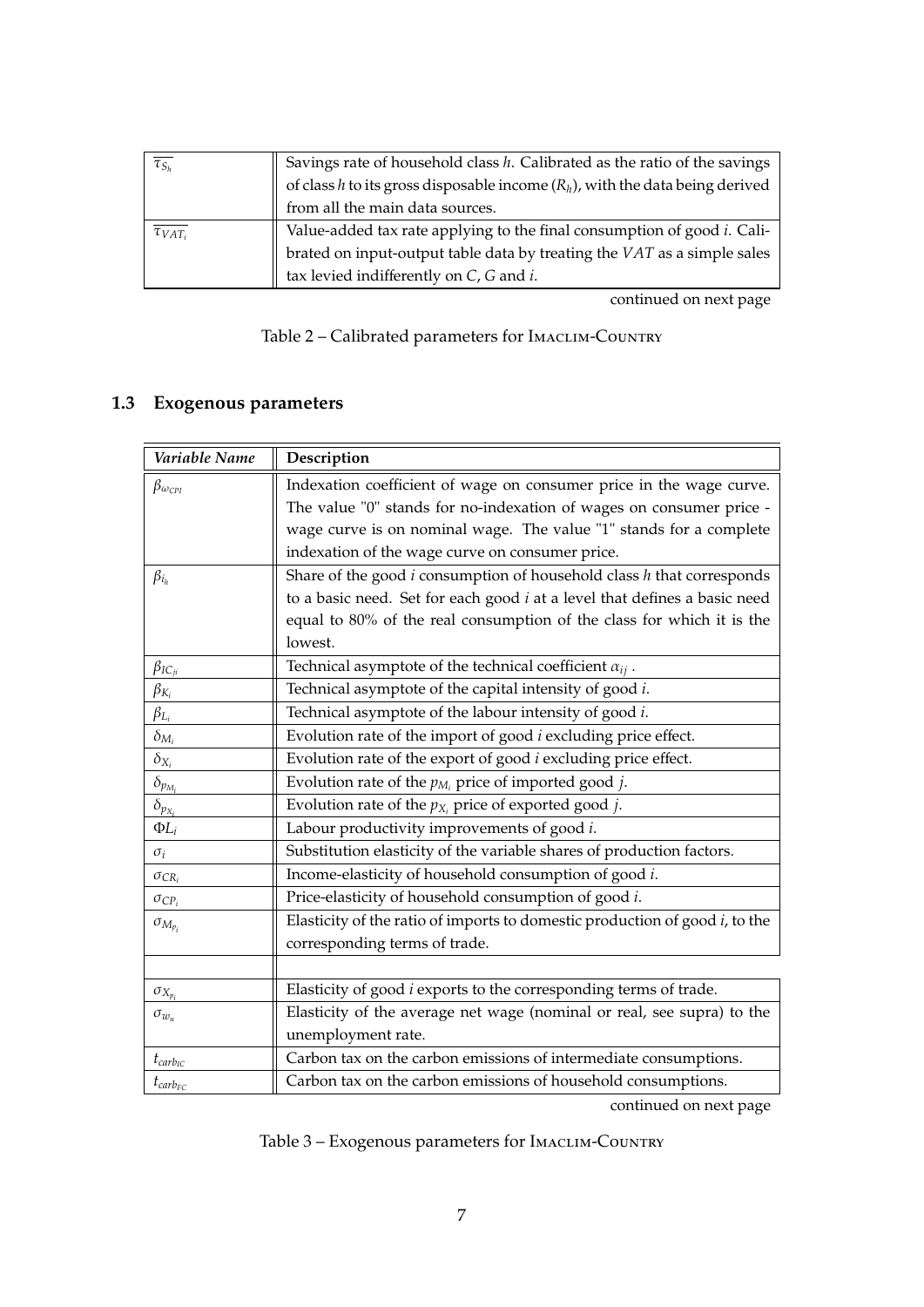## **2 Formulary of I**maclim**-C**ountry

#### **2.1 General equation framework**

The modeling framework boils down to a set of simultaneous equations to solve on each time frame from the base year until the time horizon studied, such as the set of equations 1 which distinguishes three kinds of component:  $(x_i)_{i \in [1...k]}$  are the variables computed by the model, which represent the endogenous elements of the projected energy-economy picture,  $(\phi_i)_{i \in \{1...l\}}$ are a set of exogenous parameters (some of them are calibrated at the base year and the other are non-calibrated and come from external sources) and  $(f_i)_{i \in [1...k]}$  are a set of exogenous functions. The  $f_i$  constraints are of two different natures: one subset of equations describes the accounting constraints that are necessarily verified to ensure the accounting system is properly balanced and the other subset translates the technical and economic choices. The equations of the model could be seen in different blocks as well: price system and income generation, institutional sectors accounts, production and households' consumption trade-offs, and market balances. Thereafter, we will detail the complete set of equations following each block.

$$
\forall i \in [1...k], f_i(x_1,...,x_k,\phi_1,...,\phi_l) = 0
$$

In this set of equations, the calibrated parameters are identified with an over-line, the initial value for the resolution on each time frame with exponent 0 and the base year variables with exponent *BY*. Although equations are written in a generalized n-goods and m-households' groups format.

#### **2.2 Growth engine**

In its basic version, Imaclim-Country projects the economy in the medium to long run in successive steps of resolution and relies on the method of comparative statics. Hereafter, *t* gives the time step between the base year and the year of resolution. The growth engine is basically exogenous and technical progress is implemented through factor augmenting coefficients (see Equations 33, 34, and 35). It combines several drivers:

• The total population and active population growth:

$$
N = (1 + \delta_N)^t \cdot N_0 \tag{1}
$$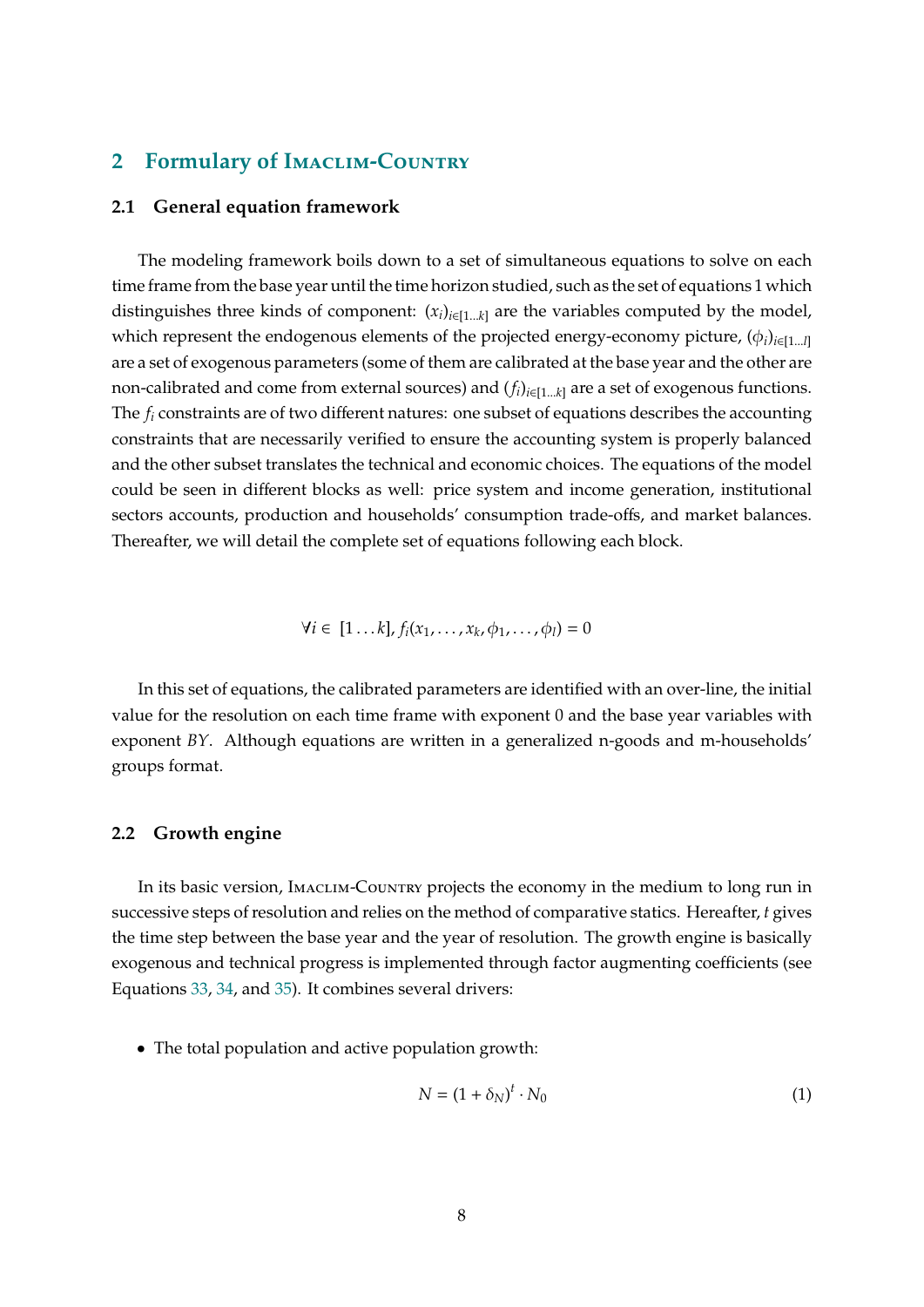$$
NL = (1 + \delta_{NL})^t \cdot N_0 \tag{2}
$$

• The implicit capital accumulation computed through a proportional link between total fixed capital consumption and the current level of total investment in capital good (see Equation 62)

#### **2.3 Producer and Consumer Prices**

 $p_{Y_i}$  the producer price of good *i* is built following the cost structure of the production of good *i* , that is as the sum of intermediate consumptions, labor costs, capital costs, a tax on production, and a constant mark-up rate (corresponding to the net operating surplus):

$$
p_{Y_i} = \sum_{j=1}^n p_{IC_i} \cdot \alpha_{ij} + p_{L_i} \cdot l_i + p_{K_i} \cdot k_i + \overline{\tau_{Y_i}} \cdot p_{Y_i} + \overline{\pi_i} \cdot p_{Y_i}
$$
(3)

The  $p_{M_i}$  price of imported good *j* is good-specific and the international composite good is the *numéraire* of the model; its price is assumed constant and equal to unity.

$$
p_{M_{comp}} = p_{M_{comp_0}} = 1 \tag{4}
$$

The prices of others goods evolve according to an exogenous rate  $\delta_{p_{M_i}}$ :

$$
p_{M_i} = \left(1 + \delta_{p_{M_i}}\right)^t \cdot p_{M_{i_0}}
$$
\n<sup>(5)</sup>

The  $\delta_{p_{M_i}}$  parameters is used to simulate alternative world energy prices scenarios.

The average price  $p_i$  of the resource of good i is the weighted average of the two previous prices:

$$
\frac{p_{Y_i} \cdot Y_i + p_{M_i} \cdot M_i}{Y_i + M_i} \tag{6}
$$

The domestic and foreign varieties of the energy goods are indeed assumed homogeneous: the alternative assumption of product differentiation, adopted by many computable general equilibrium (CGE) model through their use of an Armington specification for international trade (Armington, 1969), has the disadvantage of creating 'hybrid' good varieties, whose volume unit is independent from that of the foreign and national varieties they hybridize; this forbids to maintain an explicit accounting of the physical energy flows and thus an energy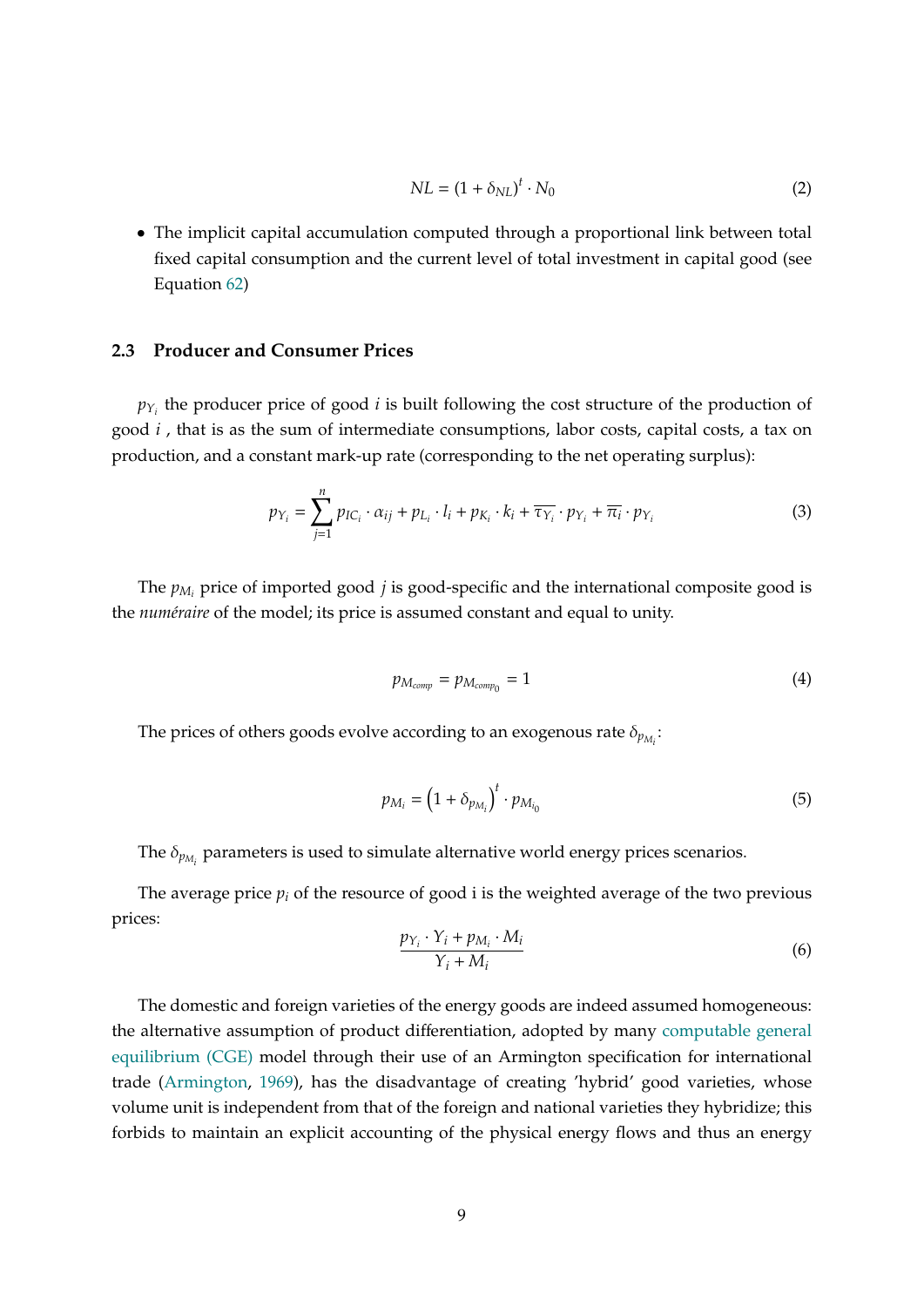balance. For the sake of simplicity, the non-energy goods are treated similarly.  $p_{IC_i}$  the price of good *i* consumed in the production of good *j* is equal to the resource price of good *i* plus trade and transport margins, specific margins, a domestic excise on oil products (energy product tax, *EnT*) , an aggregate of other excise taxes and a carbon tax which equal zero for this paper.

$$
p_{IC_i} = p_i \cdot (1 + \tau_{CM_i} + \tau_{TM_i} + \overline{\tau_{SMIC_i}}) + \overline{t_{En_{TC_i}}} + \overline{t_{OPT_i}} + t_{c_{IC}} \cdot \gamma_{IC_{ij}}
$$
(7)

The consumer price of good *i* for households  $p_{C_i}$ , public administrations ( $p_{G_i}$ ) and investment  $(p_{I_i})$ , and the export price of good *i*  $(p_{X_i})$ , are constructed similarly and only differ on whether they are subject to value-added tax (the same rate is applied to all consumptions of one good) and the carbon tax or not. The latter tax applies to household prices only, as national accounting makes households the only final consumer of energy goods.

$$
p_{C_i} = [p_i \cdot (1 + \tau_{CM_i} + \tau_{TM_i} + \overline{\tau_{SMC_i}}) + \overline{t_{EnT_{FC_i}}} + \overline{t_{OPT_i}} + t_{c_{FC}} \cdot \gamma_{FC_{ij}}] \cdot (1 + \overline{\tau_{VAT_i}})
$$
(8)

$$
p_{G_i} = [p_i \cdot (1 + \tau_{CM_i} + \tau_{TM_i} + \overline{\tau_{SMG_i}}) + \overline{t_{OPT_i}}] \cdot (1 + \overline{\tau_{VAT_i}})
$$
(9)

$$
p_{I_i} = [p_i \cdot (1 + \tau_{CM_i} + \tau_{TM_i} + \overline{\tau_{SMI_i}}) + \overline{t_{OPT_i}}] \cdot (1 + \overline{\tau_{VAT_i}})
$$
(10)

$$
p_{X_i} = p_i \cdot (1 + \tau_{CM_i} + \tau_{TM_i} + \overline{\tau_{SMX_i}}) + t_{OPT_i}
$$
\n(11)

Trade margins  $\tau_{CM_i}$  and transport margins  $\tau_{TM_i}$ , identical for all intermediate and final consumptions of good *i*, are calibrated at the reference equilibrium and kept constant-except those on the productions aggregating transport and trade activities (hereafter indexed TRADE and TRANS), which are simply adjusted, in the derived equilibrium, to have the two types of margins sum up to zero :

$$
\sum_{j=1}^{n} \tau_{CM_{TRADE}} \cdot p_{TRADE} \cdot \alpha_{TRADE_j} + \tau_{CM_{TRADE}} \cdot p_{TRADE} \cdot (C_{TRADE} + G_{TRADE} + I_{TRADE} + X_{TRADE})
$$
  
+ 
$$
\sum_{i \neq TRADE}^{n} \sum_{j=1}^{n} \overline{\tau_{CM_i}} \cdot p_i \cdot \alpha_{ij} \cdot Y_j + \sum_{i \neq TRADE} \overline{\tau_{CM_i}} \cdot p_i \cdot (C_i + G_i + I_i + X_i) = 0
$$
(12)

and similarly:

X*n*

$$
\sum_{j=1}^{n} \tau_{CM_{TRANS}} \cdot p_{TRANS} \cdot \alpha_{TRANS_j} + \tau_{CM_{TRANS}} \cdot p_{TRANS} \cdot (C_{TRANS} + G_{TRANS} + I_{TRANS} + X_{TRANS})
$$
  
+ 
$$
\sum_{i \neq TRANS}^{n} \sum_{j=1}^{n} \overline{\tau_{CM_i}} \cdot p_i \cdot \alpha_{ij} \cdot Y_j + \sum_{i \neq TRANS} \overline{\tau_{CM_i}} \cdot p_i \cdot (C_i + G_i + I_i + X_i) = 0
$$
(13)

Labor costs are equal to the net wage  $\omega_i$  plus payroll taxes that are levied based on rates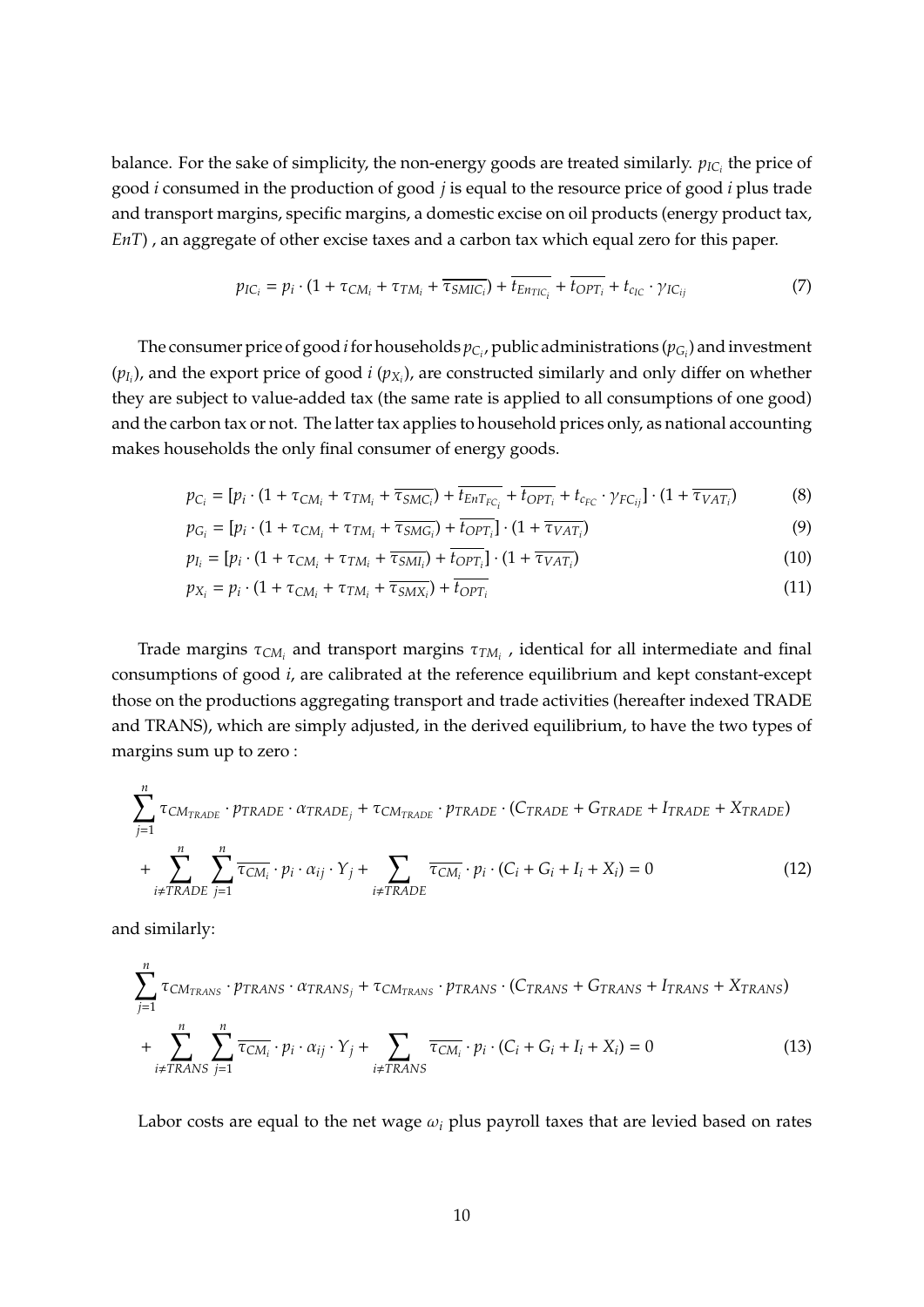$\tau_{LT}$  calibrated at base year:

$$
p_{L_i} = (1 + \overline{\tau_{LT_i}}) \cdot \omega_i \tag{14}
$$

In some versions,  $\tau_{LT}$  adjusts following either tax revenues, or any other public budget constraint (see Section 2.9).

The net wage  $\omega_i$  varies as the average wage  $\Omega$  :

$$
\omega_i = \frac{\Omega}{\Omega_{BY}} \cdot \omega_{i_{BY}}
$$
 (15)

The average wage  $\Omega$ , subject to variations dictated by the labor market, being defined as:

$$
\Omega = \frac{\sum_{i=1}^{n} \omega_i \cdot l_i \cdot Y_i}{\sum_{i=1}^{n} l_i \cdot Y_i}
$$
\n(16)

The cost of capital is understood as the cost of the 'machine' capital (see the description of the production trade-offs). It is obtained as the average price of investment goods.

$$
p_K = \frac{\sum_{i=1}^n p_{I_i} \cdot I_i}{\sum_{i=1}^n I_i}
$$
 (17)

The consumer price index *CPI* is computed following Fisher, i.e. as the geometric mean of the Laspeyres index and the Paasche index.

$$
CPI = \sqrt{\frac{\sum_{i=1}^{n} (p_{C_i} \cdot C_{i_0}) \cdot \sum_{i=1}^{n} (p_{C_i} \cdot C_i)}{\sum_{i=1}^{n} (p_{C_{i_0}} \cdot C_{i_0}) \cdot \sum_{i=1}^{n} (p_{C_{i_0}} \cdot C_i)} }
$$
(18)

#### **2.4 Households**

Households can be disaggregated into *m* classes (index  $h, h \in [1, m]$ ) to take into account income structures and eventually behaviors and adaptation capacities that can vary significantly from one household to the next. If there is no information on, or no use for household disaggregation The current Imaclim-ARG version does not inform any disaggregation and has a single consumption group for households. For the sake of a generalized formulary, we maintain the h index.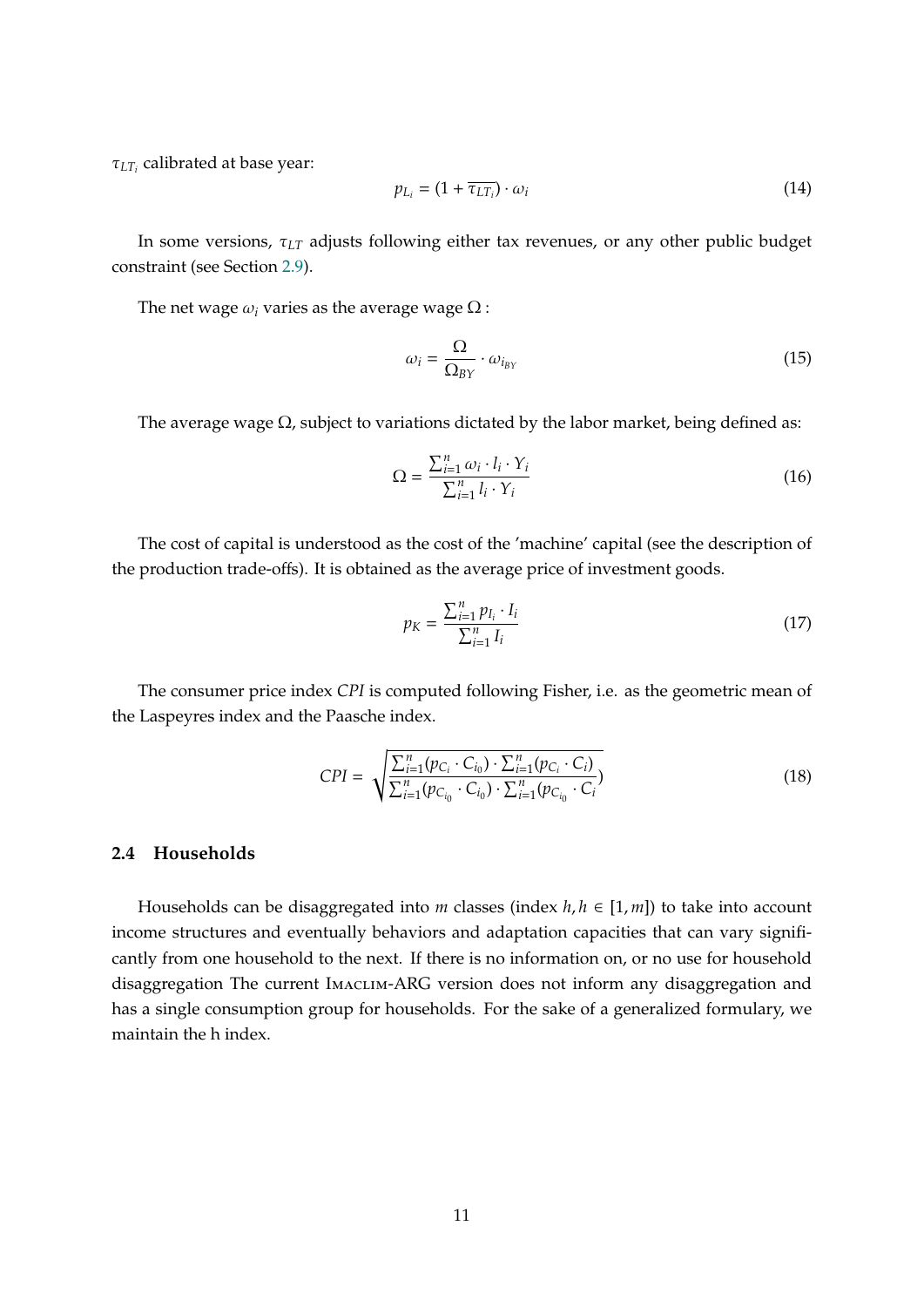#### **2.4.1 Income formation, savings and investment decision**

The gross primary income of class  $h$ , or revenue before tax  $RBT_h$  is defined as the addition and the subtraction of the following terms:

- A share  $\omega_{L_h}$  of the sum of aggregate endogenous net wage income  $\omega_i l_i Y_i$ , which varies with the number of active people employed in each class.
- A share  $\omega_{K_h}$  of the fraction of 'capital income'(the gross operating surplus of national accounting) that goes to households,  $GOS_H$  (Equation 21).  $\omega_{K_h}$  are exogenous and, if applied, their calibration is based on *household consumption surveys* and the economic account table.
- Social transfers, in three aggregates: both the pensions benefits  $(R_{P_h})$  and the unemployment benefits  $(R_{U_h})$  following the average wage variation to  $BY$ , and the other social benefits ( $R_{OSB_h}$ ) following the evolution of *GDP* per capita (N).
- An exogenous share  $\omega_{OT_h}$  of residual transfers  $OT_H$ , which correspond to the sum of "other current transfers" and "capital transfers".
- A 'debt service'  $\overline{i_H} D_h$ , which corresponds to property income (interests, dividends, real estate revenues, etc.). This service is the product of the households' net debt *Dh* , the evolution of which is explained below (Equation 26), and an effective interest rate  $i_H$ calibrated at BY.

Hence,

$$
RBT_h = \omega_{L_h} \sum_{i=1}^n \omega_i l_i Y_i + \overline{\omega_{K_h}} GOS_H + R_{P_{h_{BY}}} \cdot \frac{\omega}{\omega_{BY}} + R_{U_{h_{BY}}} \cdot \frac{\omega}{\omega_{BY}} + R_{OSB_{h_{BY}}} \cdot \frac{\frac{GDP}{N}}{\frac{GDP_{BY}}{N_{BY}}} + \overline{\omega_{OT_h}} OT_H - i_h D_h
$$
\n(19)

with in particular  $OT_H$  and  $GOS_H$  defined as constant shares  $\omega_{OT_H}$  and  $\omega_{K_H}$  of  $OT$  (equation (60)) and *GOS* (Equation 36) :

$$
OT_H = \overline{\omega_{OT_H}} OT
$$
 (20)

$$
GOS_H = \overline{\omega_{K_H}} GOS
$$
 (21)

The gross disposable income  $R_h$  of class h is obtained by subtracting from  $RBT_h$  the income tax  $T_{I_h}$  levied at a constant average rate (Equation 43), and other direct taxes  $T_{D_h}$  that are indexed on *CPI* (Equation 44).  $R_{EXP<sub>h</sub>}$ , the consumed income of class *h*, is inferred from disposable income by subtracting savings which is a proportion of the gross disposable income. The savings rate  $\tau_{S_h}$  is calibrated at BY.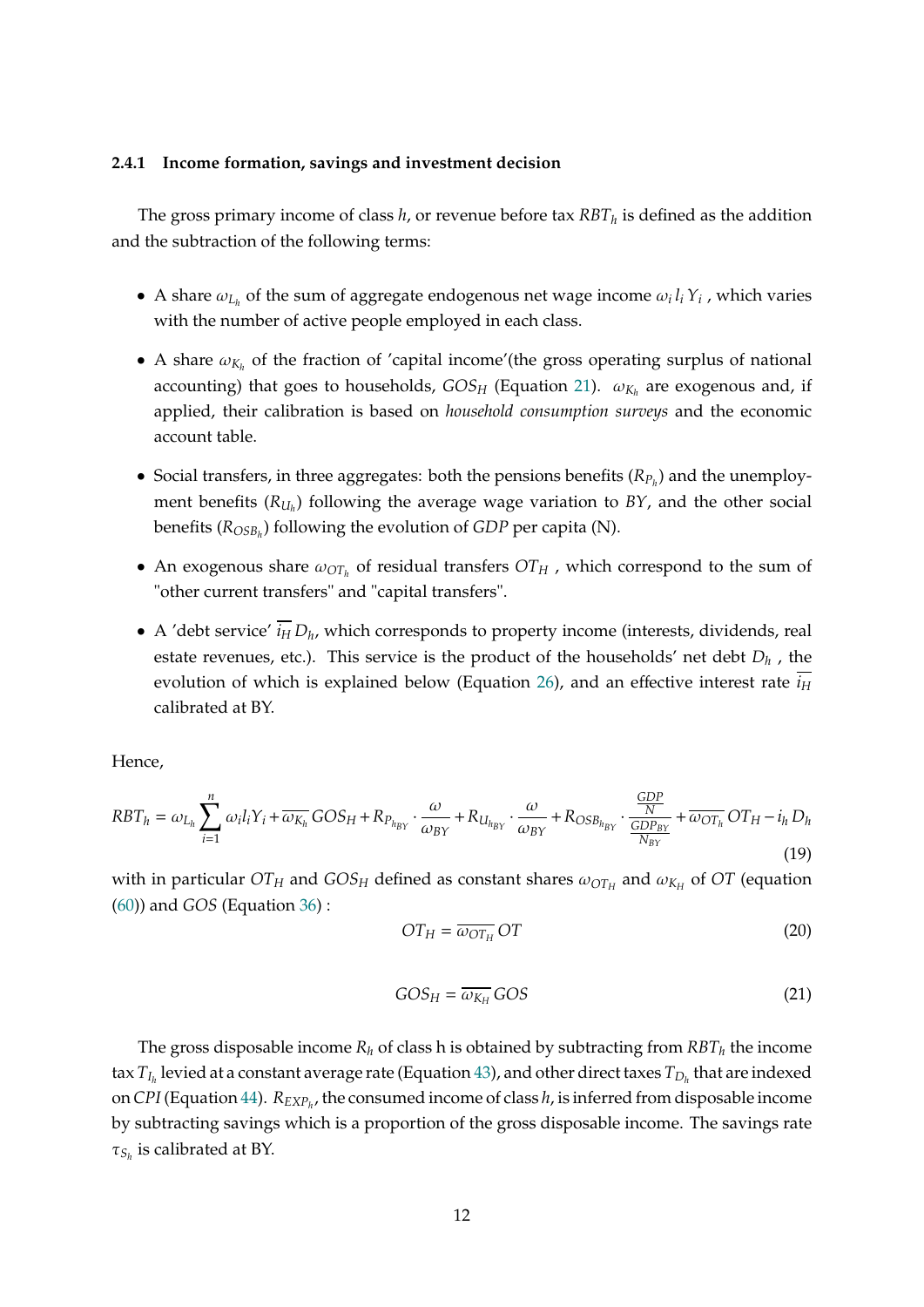$$
R_h = RBT_h - T_{I_h} - T_{D_h}
$$
\n
$$
(22)
$$

$$
R_{EXP_h} = (1 - \overline{\tau_{S_h}}) R_h \tag{23}
$$

A further exploration of the data available in the economic account table gives households' investment *GFCFh* (Gross Fixed Capital Formation) as distinct from their savings; *GFCFh* is assumed to follow the simple rule of a fixed ratio to gross disposable income (Equation 25). The difference between savings and investment gives the self-financing capacity of class *h*: *AFCh*.

$$
\frac{GFCF_h}{R_h} = \frac{GFCF_{h_0}}{R_{h_0}}
$$
\n(24)

$$
AFC_h = \overline{\tau_{S_h}} R_h - GFCF_h \tag{25}
$$

The evolution of  $AFC_h$  can then be used to estimate the evolution of net debt  $D_h$ . The computation is based on the simple assumption of a gradual wedge of *AFC* at each step of resolution.

$$
D_h = D_{h_0} + \frac{\delta_{t+1-t}}{2} (AFC_{h_0} - AFC_h)
$$
 (26)

#### **2.4.2 Consumption**

The consumption of households, for each good i, has been defined, without resorting to any explicit utility function, as the sum of a exogenous basic needs, common to all classes, and a consumption in excess of this need that varies according to some income elasticity  $\sigma_{CR_i}$ , and some price-elasticity  $\sigma_{CP_i}$ . For the time being these elasticities come from literature reviews.

$$
for i \neq composite, \quad C_{i_h} = \beta_{i_h} C_{i_{h_0}} + (1 - \beta_{i_h}) \left( \frac{p_{C_i}}{CPI} \cdot \frac{1}{p_{C_{i_0}}} \right)^{\sigma_{CP_i}} \left( \frac{R_{EXP_h}}{CPI} \cdot \frac{1}{R_{EXP_{h_0}}} \right)^{\sigma_{CR_i}} C_{i_{h_0}}
$$
(27)

where  $\beta_{i_h}$  represents the share of the reference consumption of class *h* that corresponds to a basic need, and with prices indexed in the same way as the consumptions they value.

For a given good *i*, Equation 27 can be substituted, at each time step, by exogenous information coming from bottom-up models. For example, we can inform exogenous trajectories of energy consumption for households.

The demand for the composite good (that aggregates the rest of the economy) of class *h* is then simply defined as the balance of the class's consumed income-which amounts to imposing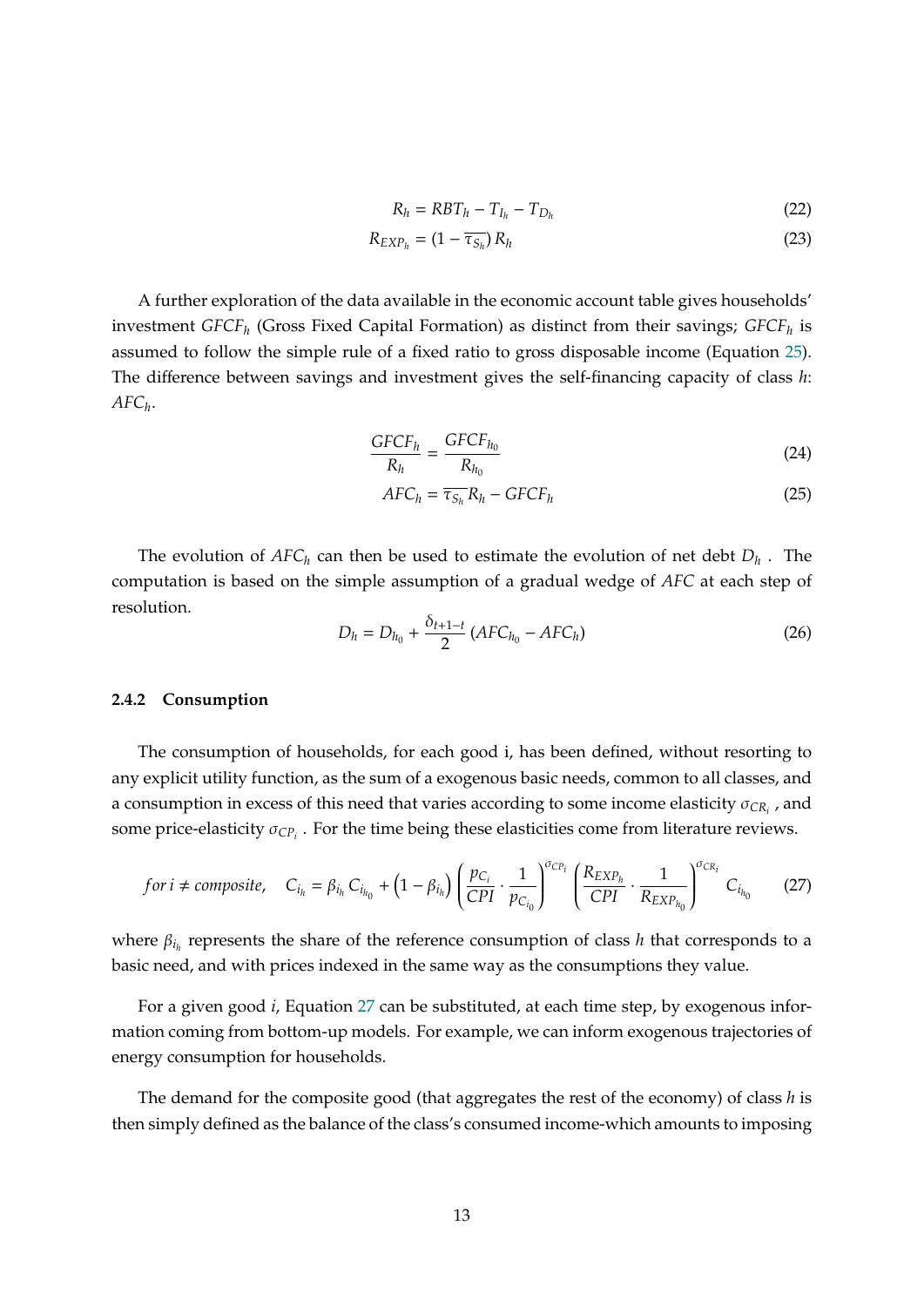a binding budget constraint.

$$
C_{comp_h} = R_{EXP_h} - \sum_{j \ne comp} (p_j C_j)
$$
 (28)

#### **2.5 Production (institutional sector of firms)**

#### **2.5.1 Gross disposable income and investment decision**

Similar to households, the firms' disposable income  $R_F$  is defined as the addition and subtraction of:

- an exogenous share  $\omega_{K_S}$  of capital income i.e. *GOS* (Equation 36 ),
- a 'debt service' (interests, dividends)  $i_F D_F$  and served at an interest rate  $i_F$  calibrated at BY,
- corporate tax payments *TF* ,
- and an exogenous share  $\omega_{OT_F}$  of other transfers *OT*, which are assumed a constant share of *GDP* (Equation 60).

$$
R_F = \overline{\omega_{K_S}} GOS - i_F D_F - T_F + \overline{\omega_{OT_F}} OT
$$
\n(29)

The ratio of the gross fix capital formation of firms  $GFCF<sub>F</sub>$  to their disposable income  $R<sub>F</sub>$  is assumed constant; same as for households and in accordance with national accounting their self-financing capacity  $AFC_F$  then arises from the difference between  $R_F$  and  $GFCF_F$ . The net debt of firms  $D_S$  is then calculated from their  $AFC_F$  on the same reasoning as that applied to households.

$$
\frac{GFCF_F}{R_F} = \frac{GFCF_{F_0}}{R_{F_0}}
$$
\n(30)

$$
AFC_F = R_F - GFCF_F \tag{31}
$$

$$
D_F = D_{F_0} + \frac{\delta_{t+1-t}}{2} (AFC_{F_0} - AFC_F)
$$
 (32)

#### **2.5.2 Production trade-offs**

The production trade-offs, which are the subject of a specific publication (Ghersi and Hourcade, 2006), assume technical asymptotes that constrain the unit consumptions of factors above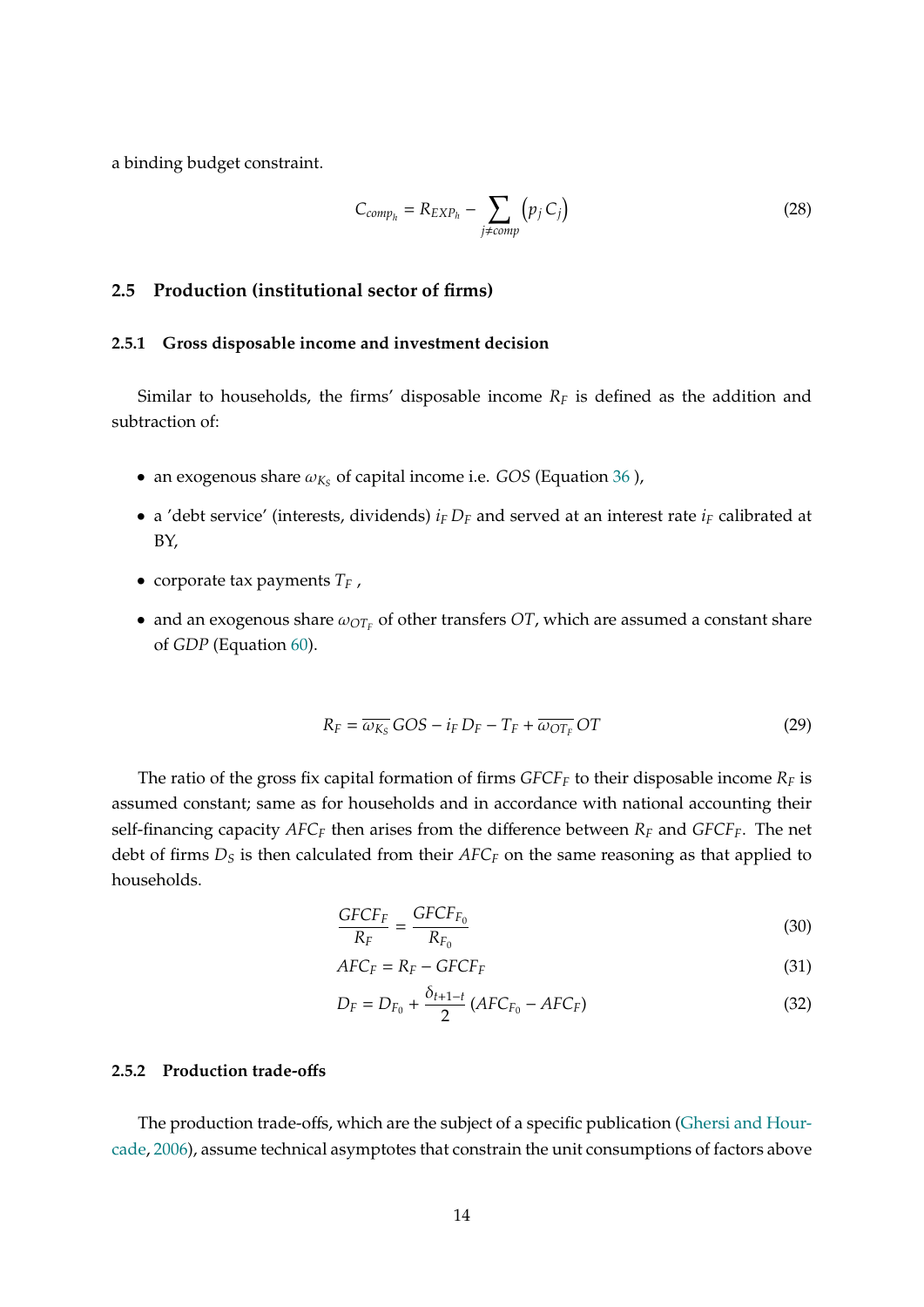some floor values. The restrictive assumption is made that the variable shares of the unit consumptions of each factors (secondary inputs, labor and capital) are substitutable according to a CES specification: the existence of a fix share of each of these consumptions implies that the elasticities of substitution of total unit consumptions (sum of the fix and variable shares) are not fixed, but decrease as the consumptions approach their asymptotes. Under these assumptions and constraints, the minimization of unit costs of production leads to a formulation of the unitary consumptions of secondary factors  $\alpha_{ii}$ , of labor  $l_i$  and of capital  $k_i$  which can be written as the sum of the floor value and a consumption above this value. The latter corresponds to the familiar expression of conditional factor demands of a CES production function with an elasticity of  $\sigma_i$  (the coefficients of which, *IC<sub>ij</sub>*,  $\lambda_{L_{i_0}}$  and  $\lambda_{K_{i_0}}$  , are calibrated at BY).

$$
\alpha_{ji} = \left[ \beta_{IC_{ji}} \alpha_{ji_0} + \left( \frac{\lambda_{ji}}{p_{IC_{ji}}} \right) \left( \sum_{j=1}^n \lambda_{ji_j} \sigma_{p_{IC_{ji}}}^{1-\sigma_i} + \lambda_{L_{ii}} \frac{p_{L_i}}{(1+\Phi_i)^t} \right)^{1-\sigma_i} + \lambda_{K_{ii}} \sigma_{p_{K_i}}^{1-\sigma_i} \right)^{-\frac{1}{\rho_i}} \right]
$$
(33)

$$
l_{i} = \left[ \beta_{L_{i}} l_{i_{0}} + \left( \frac{\lambda_{L_{i}}}{p_{L_{i}}} \right)_{i}^{\sigma} \left( \sum_{j=1}^{n} \lambda_{ji}^{\sigma} p_{IC_{ji}}^{1-\sigma_{i}} + \lambda_{L_{i}i}^{\sigma} \frac{p_{L_{i}}}{(1+\Phi_{i})^{t}}^{1-\sigma_{i}} + \lambda_{K_{i}i}^{\sigma} p_{K_{i}}^{1-\sigma_{i}} \right)^{-\frac{1}{\rho_{i}}} \right]
$$
(34)

$$
k_{i} = \left[ \beta_{K_{i}} k_{i_{0}} + \left( \frac{\lambda_{K_{i}}}{p_{K_{i}}} \right)_{i}^{\sigma} \left( \sum_{j=1}^{n} \lambda_{ji_{i}^{\sigma}} p_{IC_{ji}}^{1-\sigma_{i}} + \lambda_{L_{i}^{0}} \frac{p_{L_{i}}}{(1+\Phi_{i})^{t}}^{1-\sigma_{i}} + \lambda_{K_{i}^{0}} p_{K_{i}}^{1-\sigma_{i}} \right)^{-\frac{1}{\rho_{i}}} \right]
$$
(35)

where for convenience:

$$
\rho_i = \frac{\sigma_i - 1}{\sigma_i}
$$

The exogenous labor productivity improvements  $\Phi_i$  is implemented as factor augmenting productivity gains. It makes it possible to drive changes in production patterns to mimic specific economic scenarios.

Let emphasize again that the 'cost of capital'  $p<sub>K</sub>$  entering the trade-offs is 'stricto sensu' the price of 'machine capital', i.e. equal to a simple weighted sum of the investment prices of immobilized goods (Equation 17), and unrelated to the interest rates charged on financial markets: on the one hand production trade-offs are based upon the strict cost of inputs, including that of physical capital *ki* (calibrated on the consumption of fixed capital of the inputoutput table); on the other hand, regardless of this arbitrage, the firm's activity and a rule of self-investment (*GFCF<sub>F</sub>* , Equation 30) lead to a change in financial position  $D<sub>F</sub>$ , whose service is not assumed to specifically weigh on physical capital as an input.

A peculiarity of the Imaclim-Country modeling is that these results intensities of factors can be substituted by information coming from technical-economic models. For example, we can inform the capital or labor intensity for a sector *i* such as the electricity sector, at different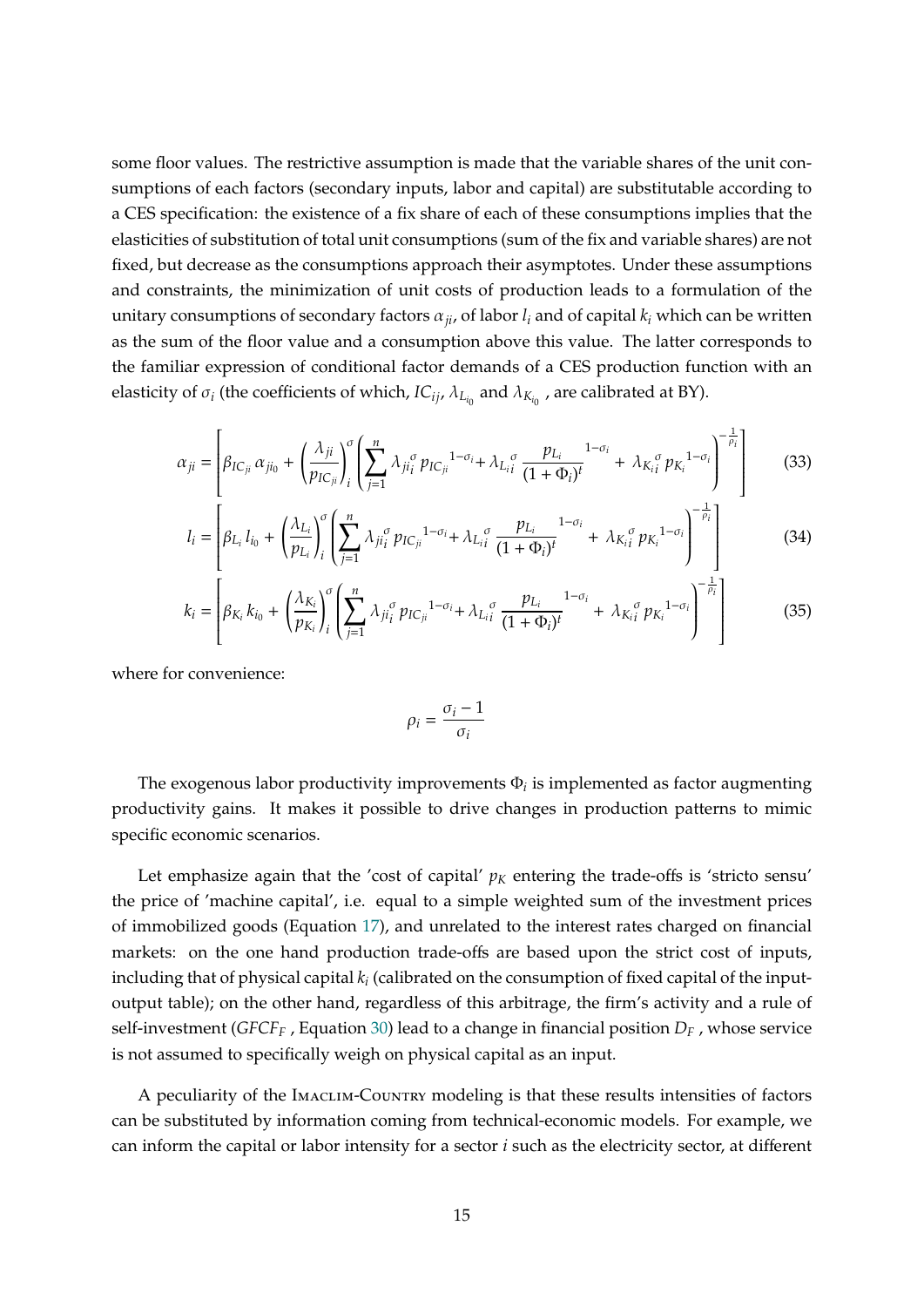time steps of the resolution, just as we can inform the energy intensities of all sectors of the economy. Thanks to the hybridization procedure, there is consistency in embedding an energy intensity calculated on volumes in the IMACLIM-COUNTRY model. In addition, it is also possible to directly inform volumes. In this case, the intensity will be determined endogenously as defined.

#### **2.5.3 Gross operating surplus**

Trade-offs in the *i* productions, constant rates of operating margin  $\pi$ <sub>*i*</sub> and specific margins ⌧*SM* determine the gross operating surplus (*GOS*) :

$$
GOS = \sum_{i=1}^{n} \left( p_{K_i} k_i Y_i + \overline{\pi_i} p_{Y_i} Y_i \right) + SM \tag{36}
$$

This *GOS*, that corresponds to capital income, is split between agents following constant shares (calibrated at BY). By construction, the specific margins on the different sales *SM* sum to zero at BY (this is a constraint of the hybridization procedure by building the database), however they do not sum to zero in runs, their constant rates being applied to varying prices. Their expression is then:

$$
SM = \sum_{i} \left( \sum_{j} \overline{\tau_{SMIC_{ij}}} p_i \alpha_{ij} Y_j + \overline{\tau_{SMC_i}} p_i C_i + \overline{\tau_{SMG_i}} p_i G_i + \overline{\tau_{SMX_i}} p_i X_i \right)
$$
(37)

#### **2.6 Public administrations**

#### **2.6.1 Tax, social security contributions and fiscal policy**

Tax and social security contributions give the larger share of government resources. In most versions of the model, tax rates and excise taxes other than the carbon tax and social contributions are supposed constant, and the various tax revenues are defined by applying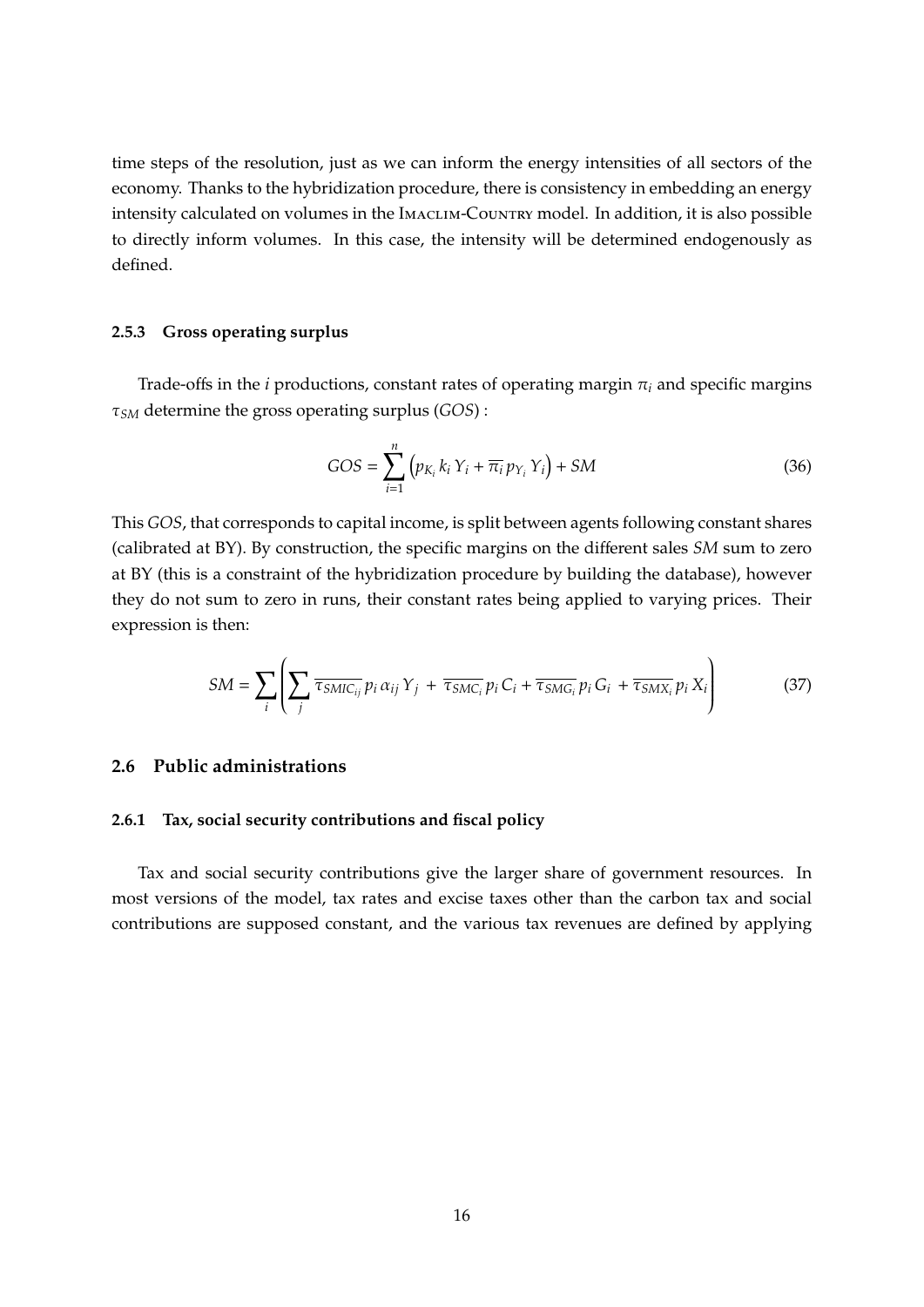these rates to their respective bases:

$$
T_Y = \sum_{i=1}^n \overline{\tau_{Y_i}} p_{Y_i} Y_i
$$
\n(38)

$$
T_{En} = \sum_{i=1}^{n} \sum_{j=1}^{n} \overline{t_{EnTIC_{ji}}} \alpha_{ji} Y_i + \sum_{i=1}^{n} \overline{t_{EnTFC_i}} (C_i + G_i + I_i)
$$
(39)

$$
T_{OP} = \sum_{i=1}^{n} \sum_{j=1}^{n} \overline{t_{OPT}}_{j} \alpha_{ji} Y_{i} + \sum_{i=1}^{n} \overline{t_{OPT}}_{i} (C_{i} + G_{i} + I_{i})
$$
(40)

$$
T_{VA} = \sum_{i=1}^{n} \frac{\overline{\tau_{VAT_i}}}{1 + \overline{\tau_{VAT_i}}} \left( p_{C_i} C_i + p_{G_i} G_i + p_{I_i} I_i \right)
$$
(41)

$$
T_F = \overline{\tau_{T_F}} GOS_F \tag{42}
$$

$$
T_{I_h} = \overline{\tau_{TI_h}} RBT_h \tag{43}
$$

$$
T_{D_h} = CPI \cdot T_{D_{h_0}} \tag{44}
$$

Fiscal revenues of the carbon tax  $T_{\text{carb}}$  (if applied) and the sum of labor tax (social insurance contributions and benefits)  $T_L$  are computed following the same logic:

$$
T_L = \tau_{LT} \sum_{i=1}^{n} w_i l_i Y_i \tag{45}
$$

$$
T_{carb} = \sum_{i=1}^{n} \sum_{j=1}^{n} t_{carb_{IC}} \gamma_{IC_{ji}} \alpha_{ji} Y_i + \sum_{i=1}^{n} t_{carb_{FC}} \gamma_{FC_i} C_i
$$
 (46)

The carbon tax on intermediate consumptions ( $t_{carb_{IC}}$ ) and on final consumptions ( $t_{carb_{FC}}$ ) are exogenous (see Section).

#### **2.6.2 Gross disposable income, public spending, investment and transfers**

Similar to households and firms (following the logic prevailing in the economic account table), the gross disposable income of public administrations  $R_G$  is the sum of taxes and social contributions, of exogenous shares  $\omega_{K_G}$  of *GOS* and  $\omega_{OT_G}$  of 'other transfers' *OT* , from which are subtracted public expenditures  $p_G G$ , a set of social transfers  $R_P$ ,  $R_U$  and  $R_{OSB}$ , and a debt service  $i_G D_G$ :

$$
R_G = T + \overline{\omega_{K_G}} GOS + \overline{\omega_{OT_G}} OT - \sum_{i=1}^{n} p_{G_i} G_i - R_P - R_U - R_O - i_G D_G \tag{47}
$$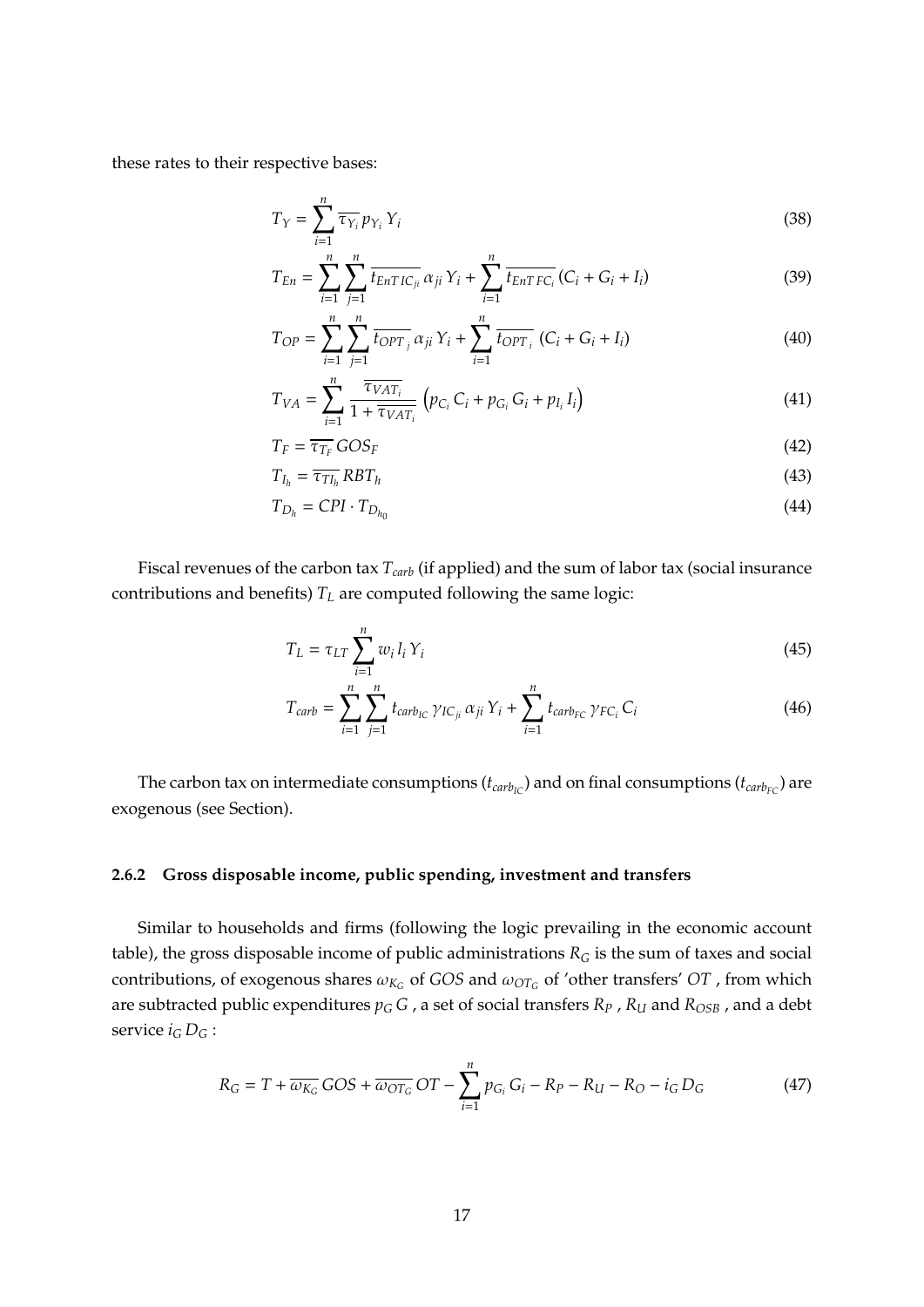Public expenditures  $p_G$  *G* are assumed to keep pace with national income, and therefore are constrained as a constant share of *GDP*:

$$
\frac{\sum_{i=1}^{n} p_{G_i} G_i}{GDP} = \frac{\sum_{i=1}^{n} p_{Gi_0} G_{i_0}}{GDP_0}
$$
\n(48)

Social transfers  $R_P$ ,  $R_U$  and  $R_O$  are the sum across household classes of the transfers defined as components of their before-tax disposable income (Equation 19) :

$$
R_P = \sum_{h=1}^{m} \overline{N_{P_h}} \rho_{P_h}
$$
\n(49)

$$
R_U = \sum_{h=1}^{m} N_{U_h} \rho_{U_h}
$$
 (50)

$$
R_{OSB} = \sum_{h=1}^{m} \overline{N_h} \rho_{O_h}
$$
 (51)

With *per capita* transfers  $\rho_{P_h}$ ,  $\rho_{U_h}$  and  $\rho_{O_h}$  indexed on the average net wage:

$$
\forall K \in [P, U, OSB], \ \forall h \in [1, m] \quad \rho_{K_h} = \frac{w}{w_0} \, \rho_{K_{h_0}} \tag{52}
$$

At last, the interest rate  $i_G$  of public debt evolves as do  $i_H$  and  $i_F$  (Equation ??). Public investment *GFCF<sub>G</sub>* , same as public expenditures  $p_G G$ , is supposed to mobilize a constant share of *GDP*. Subtracting it from  $R_G$  gives  $AFC_G$ , which determines the variation of the public debt:

$$
\frac{GFCF_G}{GDP} = \frac{GFCF_{G_0}}{GDP_0} \tag{53}
$$

$$
AFC_G = R_{GD_G} - GFCF_G \tag{54}
$$

$$
D_G = D_{G_0} \frac{\delta_{t+1-t}}{2} \left( AFC_{G_0} - AFC_G \right) \tag{55}
$$

#### **2.7 "Rest of the World"**

#### **2.7.1 Balance of Trade**

Concerning international trade the assumption is made of an open economy whose weight does not affect world prices: global import prices  $p<sub>M</sub>$  retain their relative values (Equation 5). Then the ratio of imports to domestic production on the one hand, and the 'absolute' exported quantities on the other hand, are elastic to the terms of trade, according to fixed good-specific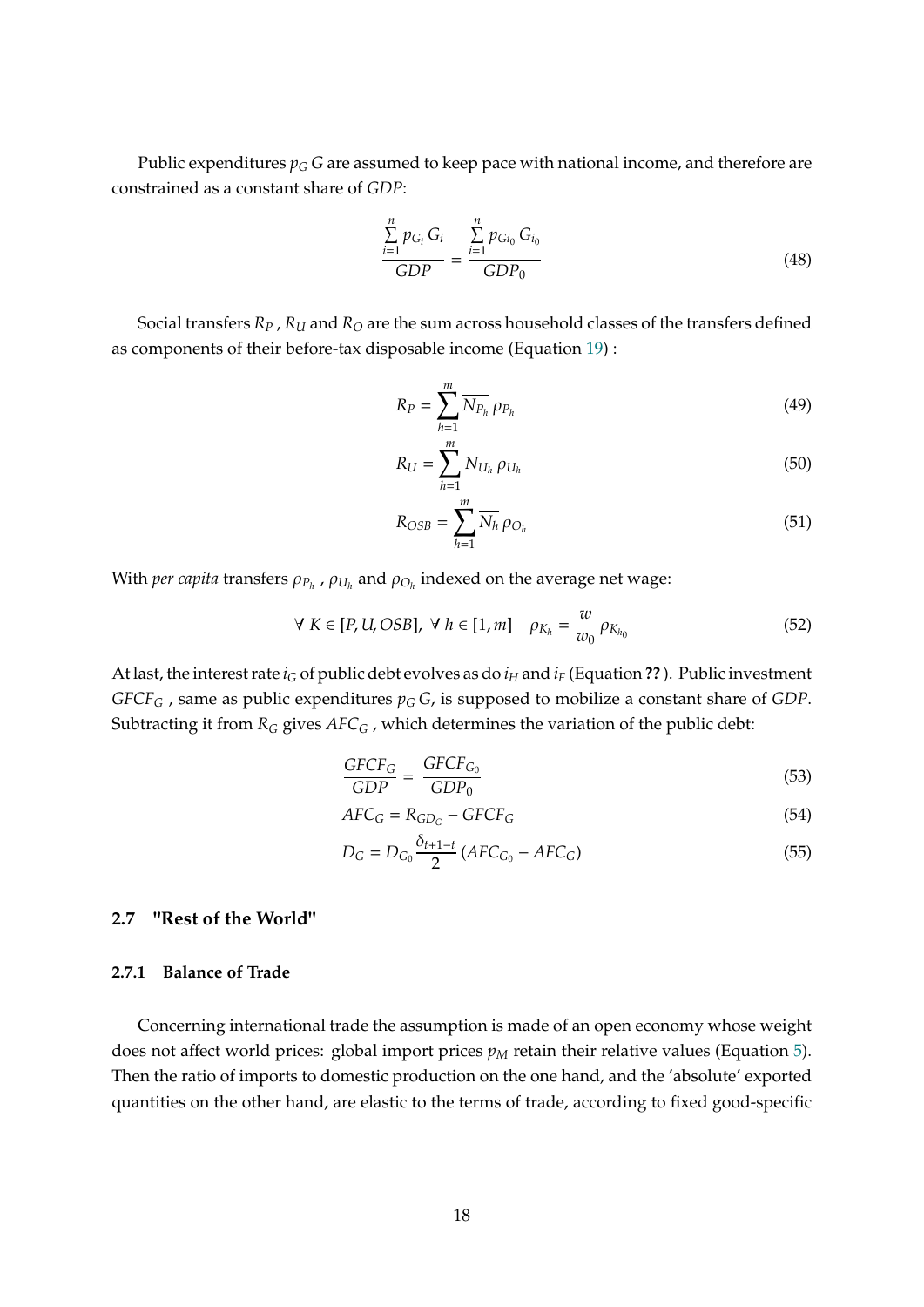elasticities :

$$
\frac{M_i}{Y_i} = (1 + \delta_{M_i})^t \cdot \frac{M_{i_0}}{Y_{i_0}} \left(\frac{p_{M_{i_0}}}{p_{Y_{i_0}}} \frac{p_{Y_i}}{p_{Mi}}\right)^{\sigma_{M_{p_i}}}
$$
(56)

$$
\frac{X_i}{X_{i_0}} = (1 + \delta_{X_i})^t \cdot \left(\frac{p_{X_{i_0}}}{p_{M_{i_0}}} \frac{p_{M_i}}{p_{X_i}}\right)^{\sigma_{X_{p_i}}}
$$
(57)

The different treatment of imports and exports merely reflects the assumption that, notwithstanding the evolution of the terms of trade, import volumes rise in proportion to economic activity (domestic production), while exports do not (global demand is assumed constant). It implies, however, that improved terms of trade do not necessarily mean an improvement in the trade balance, depending on the concomitant variations of activity.

Eventually, exports are impacted by global economic growth, independently of terms of trade variations. This is captured by assuming an exogenous rate of growth of exports  $\delta_{X_i}$ . Usually, for non-energy goods, this parameter follows world growth assumption over time. Outsourcing and relocations can be captured by the exogenous parameter  $\delta_{M_i}$ .

For hybrid goods in volume, Equations 56 and 57 can be substituted, at each time step, by exogenous information coming from bottom-up models. For example, we can inform the full exogenous trajectories of energy trade.

#### **2.7.2 Capital flows and self-financing capacity**

Capital flows from and to the ROW are not assigned a specific behavior, but are simply determined as the balance of capital flows of the three national institutional sectors (households, firms, public administrations) to ensure the balance of trade accounting. This assumption determines the self-financing capacity of the ROW, which in turn determines the evolution of *DROW* , its net financial debt:

$$
AFC_{ROW} = \sum_{i=1}^{n} p_{M_i}M_i - \sum_{i=1}^{n} p_{X_i}X_i + \sum_{K=H, S, G}^{n} i_KD_K - \sum_{K=H, S, G}^{n} OT_K
$$
(58)

$$
D_{ROW} = D_{ROW_0} + \frac{\delta_{t+1-t}}{2} \left( AFC_{ROW_0} - AFC_{ROW} \right) \tag{59}
$$

By construction the self-financing capacities (*AFC*) of the four agents clear (sum to zero), and accordingly the net positions, which are systematically built on the AFCs, change from a position in which they are strictly compensating each other to another such position. Indeed a nil condition on the sum of net positions could be substituted to Equation 59 without impacting the results of the model. The hypothesis of a systematic 'compensation' by the ROW of the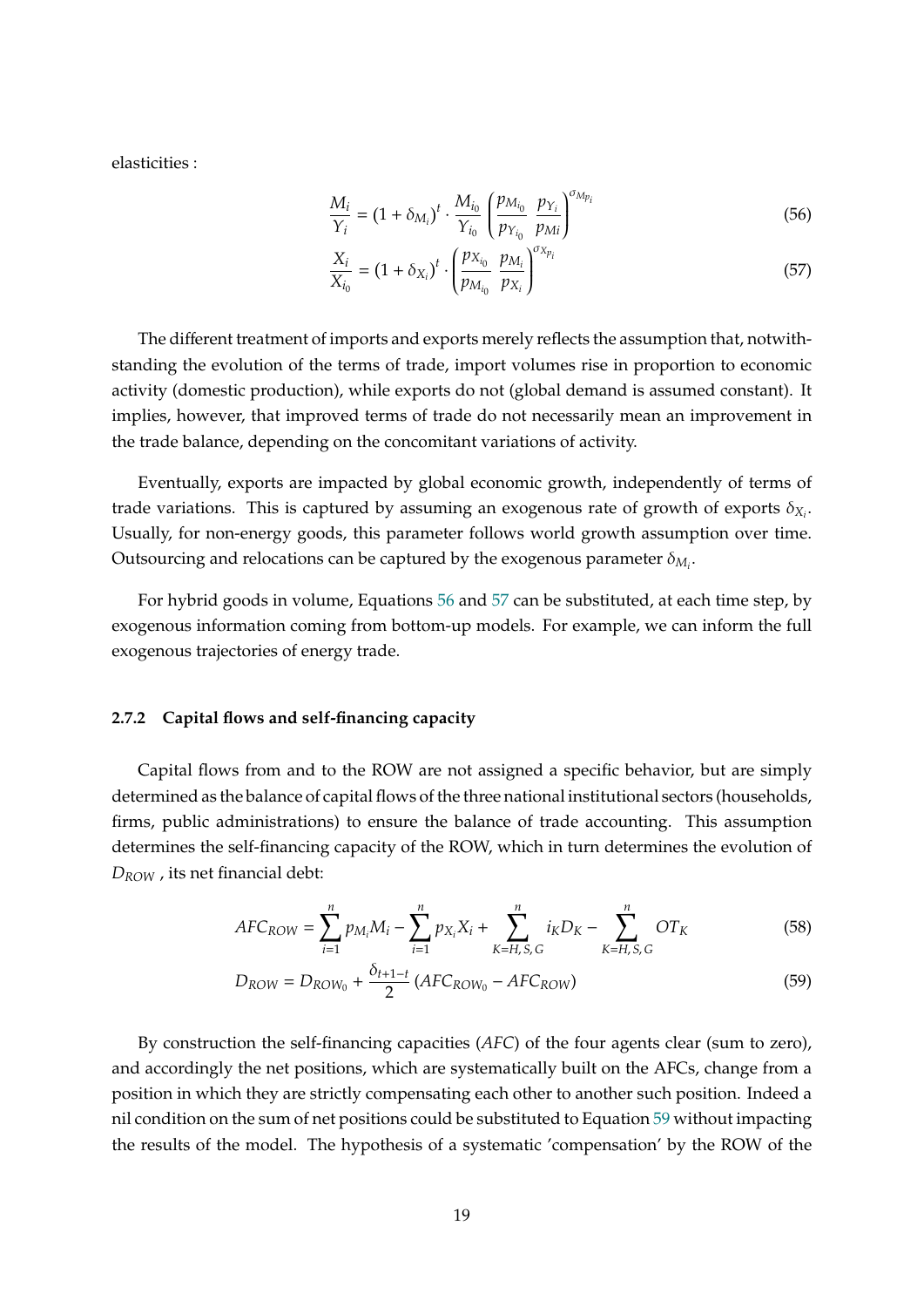property incomes of national agents without any reference to its debt *DROW* may seem crude, but in fine only replicates the method of construction of the economic account table. Indeed, in the no-policy equilibrium the effective interest rate of the ROW (ratio of net debt to its property income), which ultimately results from a myriad of debit and credit positions and from the corresponding capital flows, is negative, so unworkable for modeling purposes.

To conclude, as previously mentioned other transfers *OT* ("other current transfers " and "capital transfers ") are defined as a fixed share of *GDP* :

$$
\frac{OT}{GDP} = \frac{OT_0}{GDP_0} \tag{60}
$$

### **2.8 Market balances**

#### **2.8.1 Goods markets**

Goods market clearing is a simple accounting balance between resources (production and imports) and uses (households and public administrations' consumption, investment, exports). Thanks to the process of hybridization, this equation is written in volume for hybrid goods. For energy goods it is written in *Mtoe*for energy goods and consistent with the energy balance used (the *G* and *I* of these goods are nil by definition).

$$
Y_i + M_i = C_i + G_i + I_i + X_i \tag{61}
$$

#### **2.8.2 Investment and capital flows**

Contrary to standard CGE models, Imaclim-Country does not represent explicit capital markets, which is admissible given the nature of static exercises conducted. The capitalinvestment balance is "demand-driven". As previously highlighted, productive sectors arbitrate capital consumption according to prices of equipment, and not according to the return on capital.

Then, the capital immobilized in all productions is supposed homogeneous, and all its components vary as the total consumption of fixed capital:

$$
\frac{I_i}{\sum_{j=1}^n k_j \cdot Y_j} = \overline{\beta_i} = \frac{I_{i_0}}{\sum_{j=1}^n k_{j_0} \cdot Y_{j_0}}
$$
(62)

In the meantime, the assumption is made of a single investment good in the economy as a weighted sum of different goods calibrated at base year.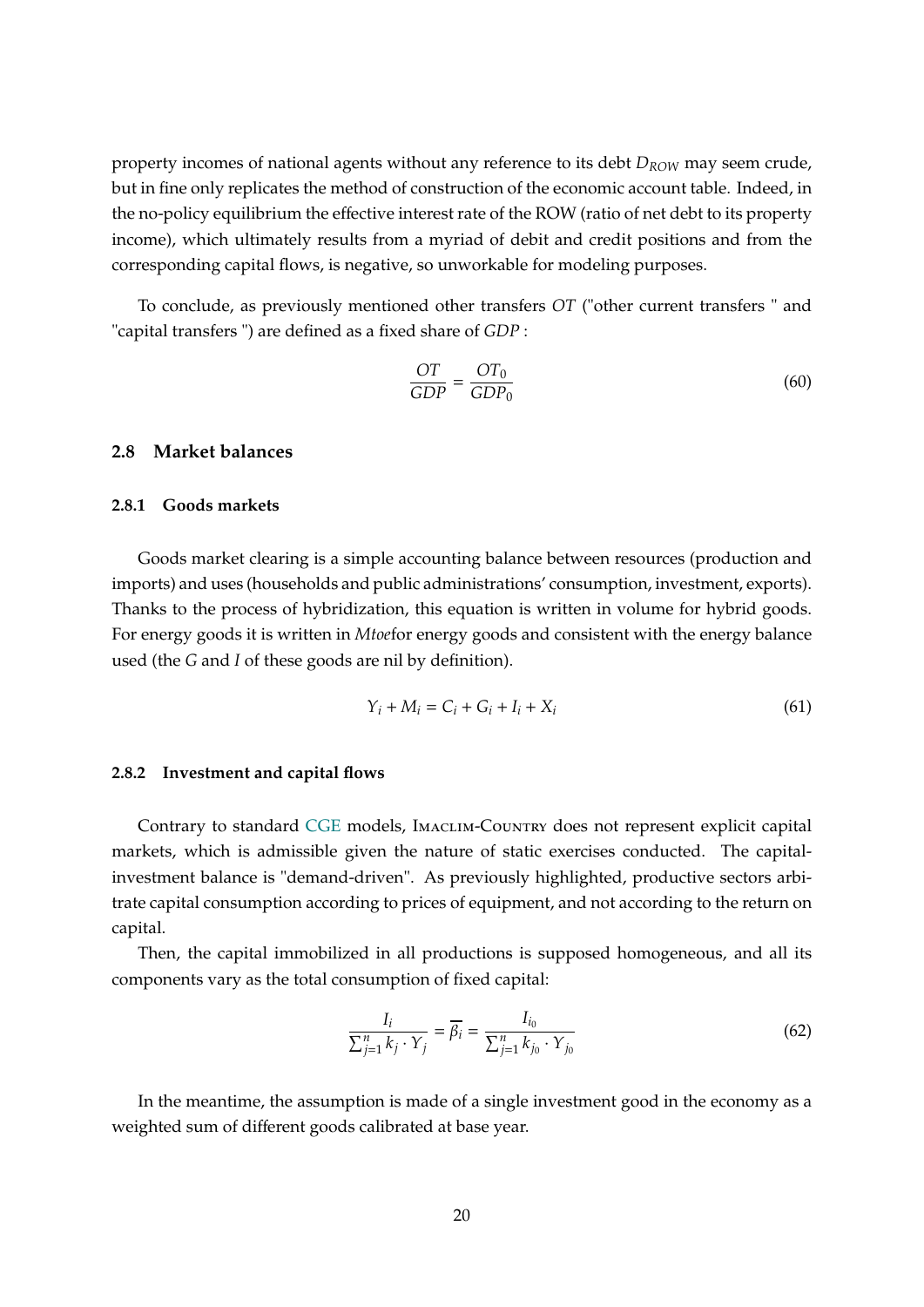Commonly, in IMACLIM-COUNTRY and other CGE models, the investment is a vector: it informs for each sector its investment within the overall economy. It makes it difficult to undertake a robust evaluation of the impacts on structural changes in contrasted investment plans for a specific sector *j*. This is why a specific modeling approach can be set up by describing a complete *investment matrix Iij* at calibration (thanks to capital breakdown literature). Instead of being of vector dimension, Equation 62 is then of matrix dimension, but the modeling constraint remains the same. However, for each time step, it allows us to specify the demand for investment -by sector- generated by the sector *j*. This specification is used to model contrasted investment in the power sector's technologies.

Furthermore, the investment supply adapts to the demand. Capital formation from firms completes households and public contribution to satisfy that demand, and, balance investment flows.

$$
GFCF_H + GFCF_F + GFCF_G = \sum_{i=1}^{n} p_{I_i} \cdot I_i
$$
 (63)

Eventually, the investment balance, together with households saving rate and public expenses, imposes the external or trade balance which is endogenous in the model.

#### **2.8.3 Employment**

The labor market conditions, results from the interplay between labor demand from the production systems, equal to the sum of their factor demands *li Yi* , and of labor supply from households. As part of key structural assumptions, the model allows for a strictly positive unemployment rate *u* and the market balance writes:

$$
(1 - u)\overline{N}L = \sum_{i=1}^{n} l_i Y_i
$$
\n(64)

Rather than explicitly describe labor supply behavior, the model infers changes in u following a wage curve, which describes an empirical correlation between the average real wage  $\Omega$  and the unemployment rate *u*, characterized by an constant elasticity  $\sigma_{w}$ . The underlying intuition is that any increase in unemployment creates a downward pressure on wages, which is indeed interpretable in terms of either bargaining power, or efficiency wage:

$$
\frac{\Omega}{\beta_{w_{\text{CP}l_i}} \cdot \text{CPI} + (1 - \beta_{w_{\text{CP}l_i}})} = \Omega_0 \cdot \left(\frac{u}{u_0}\right)^{\sigma_{w_u}}
$$
(65)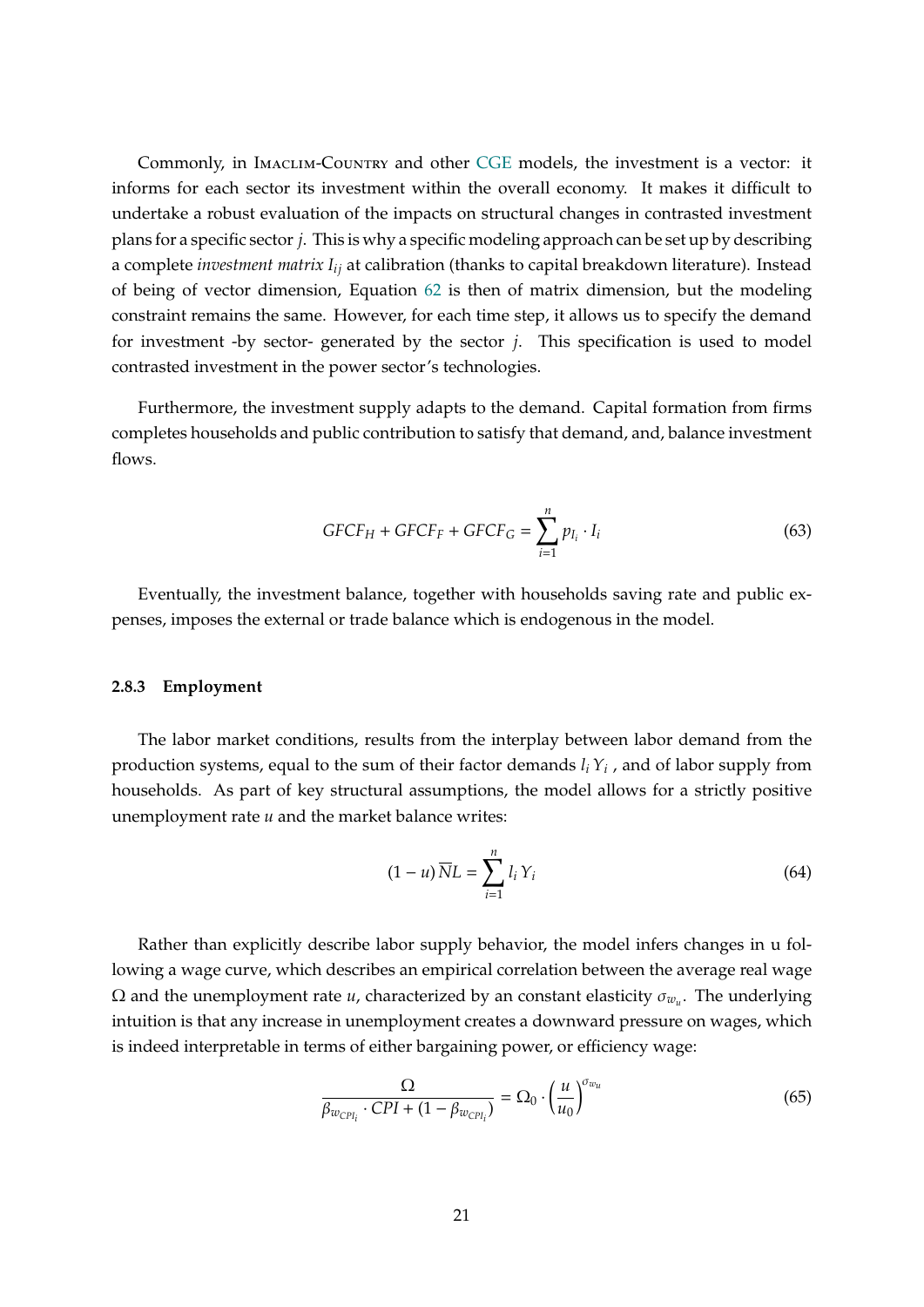There is also the possibility of setting a sectoral wage curve. It takes the same formulation as the previous equation but uses the net wage of sector  $\omega_i$ . In this configuration, Equation 15 is removed from the system. The indexation parameter  $\beta_{w_{\text{CPI}}}$  gives a flexibility to describe a wage curve based either on nominal wage ( $\beta_{w_{\text{CPI}_i}} = 0$ ) or real wage ( $\beta_{w_{\text{CPI}_i}} = 1$ ). For all values included between 0 and 1, we assume that only a share of wage can be bargain based on real wage. The underlying intuition is that any increase in unemployment creates a downward pressure on wages, which is indeed interpretable in terms of either bargaining power, or efficiency wage. According to the openness of the economy (or the sectors for a sectoral wage curve) at the international scale and its mobility, the bargain lies between real wage and nominal wage.

If different household classes are represented, changes in employment corresponding to the evolution of *u* are then split between the classes according to their specific unemployment *uh* :

$$
u_h = u_{h_0} \frac{u}{u_0} \tag{66}
$$

#### **2.9 Carbon tax policies**

The model is specifically designed to study carbon tax policies in the medium to long run by generating policy-constrained projections. In the model, implementing a carbon tax amounts to adding a shock on energy prices proportional to their carbon content at the time horizon studied.

The implementation of carbon prices<sup>1</sup> ( $t_{carb<sub>IC</sub>}$  and  $t_{carb<sub>C</sub>}$ ) increase intermediate consumption prices (Equation 7) and purchaser's price for households (Equation 7) in proportion of the emission factor of the energy good *i* consummed by sector  $j(\gamma_{IC_{ij}})$ , and households  $(\gamma_{C_i})^2$ .

In the present model version, Imaclim-Country can simulate different uses of the carbon tax revenues  $T_{\text{carb}}$ , that can be split in three categories. The carbon tax revenues is either used:

- to only feed public budget, or
- to directly compensate domestic agents: firms and/or households, or
- to reduce existing other taxes rates.

The recycling options can be combined: a share of the carbon tax revenues may be directly returned to domestic agents, and the remained part is then used to reduce other taxes rates.

Direct compensations can be computed by the following constraints:

 $1$ The framework can accommodate sector specific carbon prices.

<sup>&</sup>lt;sup>2</sup>The  $\gamma$  emission factor is calibrated at *BY* but can be adapted exogenously if required.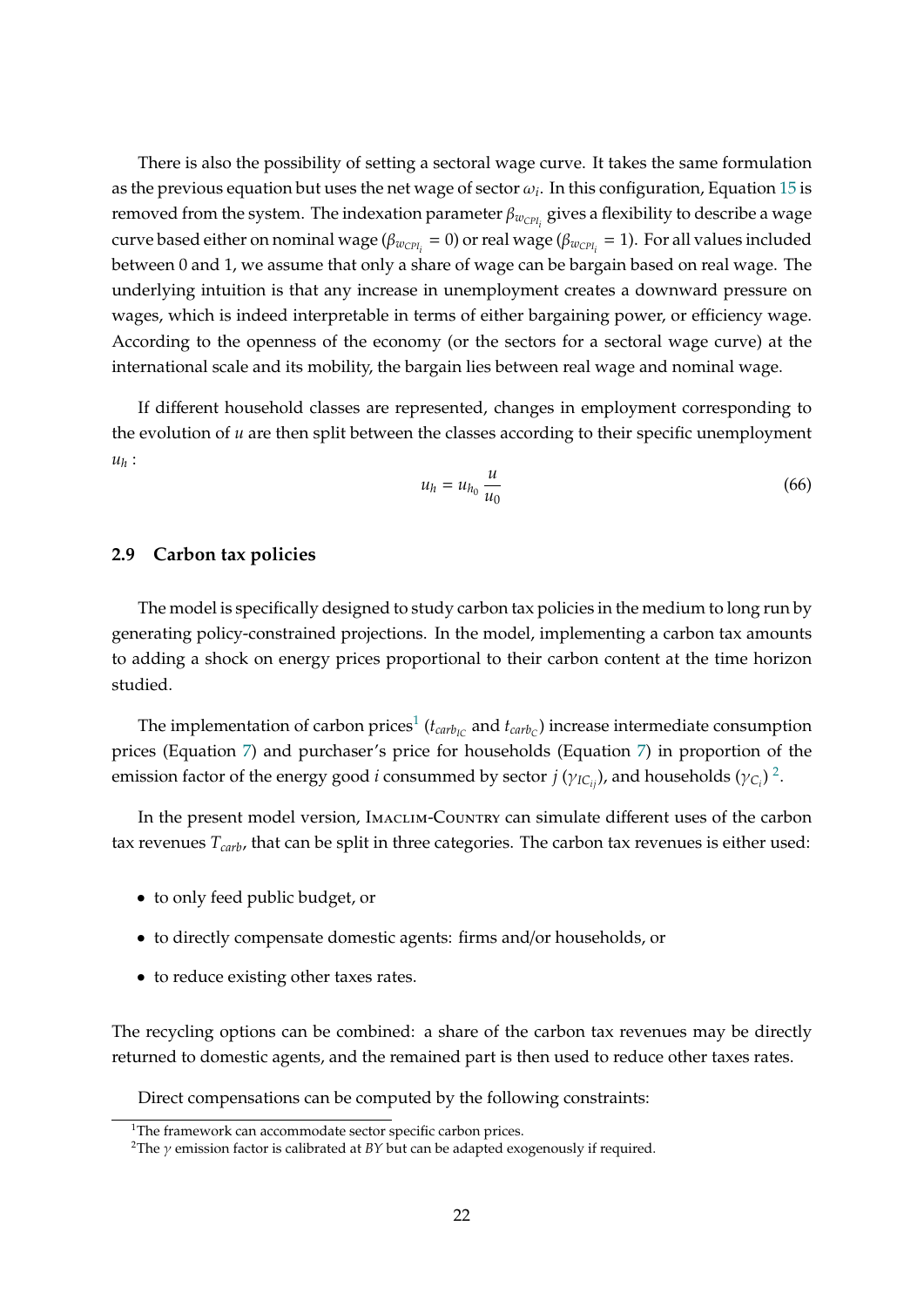• Lump-sum transfer to households

A share  $(\delta_{LS_H})$  of the carbon tax revenues are directly transferred to households while maintaining neutral policy budget:

$$
LS_H = \delta_{LS_H} \cdot T_{carb} \text{ with } \delta_{LS_F} \in [0, 1] \tag{67}
$$

#### • Lump-sum transfer to firms

A share  $(\delta_{LSF})$  of the carbon tax revenues are directly transferred to firms while maintaining neutral policy budget:

$$
LS_F = \delta_{LS_F} \cdot T_{carb} \text{ with } \delta_{LS_F} \in [0, 1] \tag{68}
$$

The shares  $\delta_{LS_H}$  and  $\delta_{LS_F}$  can be fixed exogenously as a parameters or can correspond to a proportion of variables, endogenously. For no direct transfers to agents, the shares are set up to zero.

Carbon tax revenues can be used to alleviate different existing taxation. We focus on a standard case: the reduction of the labor tax that can be set up under different constraints:

• All carbon tax revenues (net of direct compensation if also applied) are used to reduce the labor taxation while maintaining neutral policy budget. Thus, under this recycling option, the sector specific rates of labor taxes  $\overline{\tau_{T_L}}$  is alleviated by the same coefficient  $\Delta_{T_L}$ :

$$
T_{carb} - LS_H - LS_F = \Delta_{T_L} \sum_{i}^{n} \omega_i \cdot l_i \cdot Y_i
$$
 (69)

with 
$$
\overline{\tau_{T_L}} = \tau_{T_L} + \Delta_{T_L}
$$
 (70)

• The level of labor tax reduction is determined while imposing a specific budget constraint. Thus, the cut  $\Delta_{T_L}$  is endogenously calculated to satisfy the budget condition. Unless otherwise specified, carbon tax implementations are recycled into labor tax reduction while maintaining the government financial capacity constant to GDP variation:

$$
\frac{AFG_G}{GDP} = \frac{AFG_{G_0}}{GDP_0} \tag{71}
$$

## **3 The accounting framework**

All interactions are synthesised in a large accounting framework composed by two tables.

• The Input-Output table balances the uses and resources of products (see Table 4). Each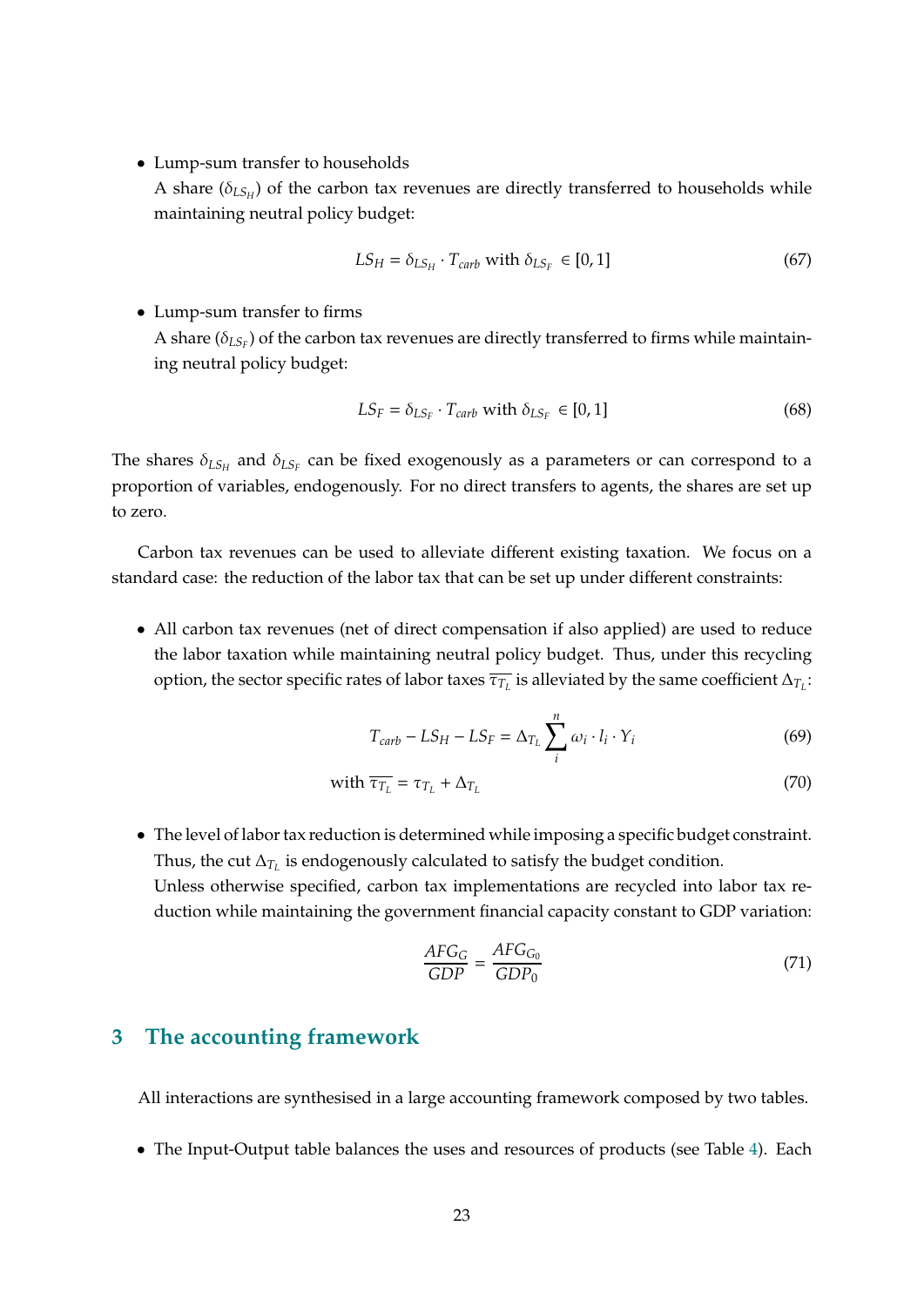sector produces one single good so that commodities and activities match and the Input-Ouput table (IOT).

• The national economic accounts table details the primary and secondary distribution of income between representative economic agents (see 5). The model distinguishes four economic agents : *households* (H)3, *corporate firms* (F), *public administrations* or *government* (G) and the *rest of the world* (ROW).

Imaclim Brazil keeps detail on primary income distribution between each economic agents. Therefore households, firms and government have separated accounts in our model and may have different structural behaviours. This is an extention to traditional framework of CGE models that usually shortcut this aspect by assuming that households eventually own the total endowment of production factors. Households are the only agent to own labour factor.

Furthermore, through secondary income distribution, economic agents break down their income between goods consumption, investment, tax payments and transfers. The model considers a detailed system of taxes and transfers essentially between the triangle of domestic agents (households, firms and public administrations). This will be detailed in the following.

Owing to the split of accounts of institutional agents, Imaclim Brazil also considers the breakdown of total Gross Fixed Capital Formation (GFCF) between agents. It further identifies for each agent the share of income that is not directly invested in GFCF, which is called selffinancing capacity (*ACF*). The rest of the world classically interacts with domestic agents through trade of goods and capital balance.

The rest of this section details the equations of the model through different blocks: (i) price system and income generation, (ii) institutional sectors accounts, (iii) production and consumption trade-off, (iv) market balances, (v) growth engine, (vi) carbon tax policies.

The equations of the model are of two quite different natures: one subset of equations describes accounting constraints that are necessarily verified to ensure that the accounting system is properly balanced; the other subset translates various behavioural constraints, written either in a simple linear manner (e.g. households consume a fixed proportion of their income) or in a more complex non-linear way (e.g. the trade-offs of production and consumption). It is these behavioural constraints that ultimately reflect a certain *economic worldview*.

<sup>&</sup>lt;sup>3</sup>Households can be disaggregated into ten classes of revenues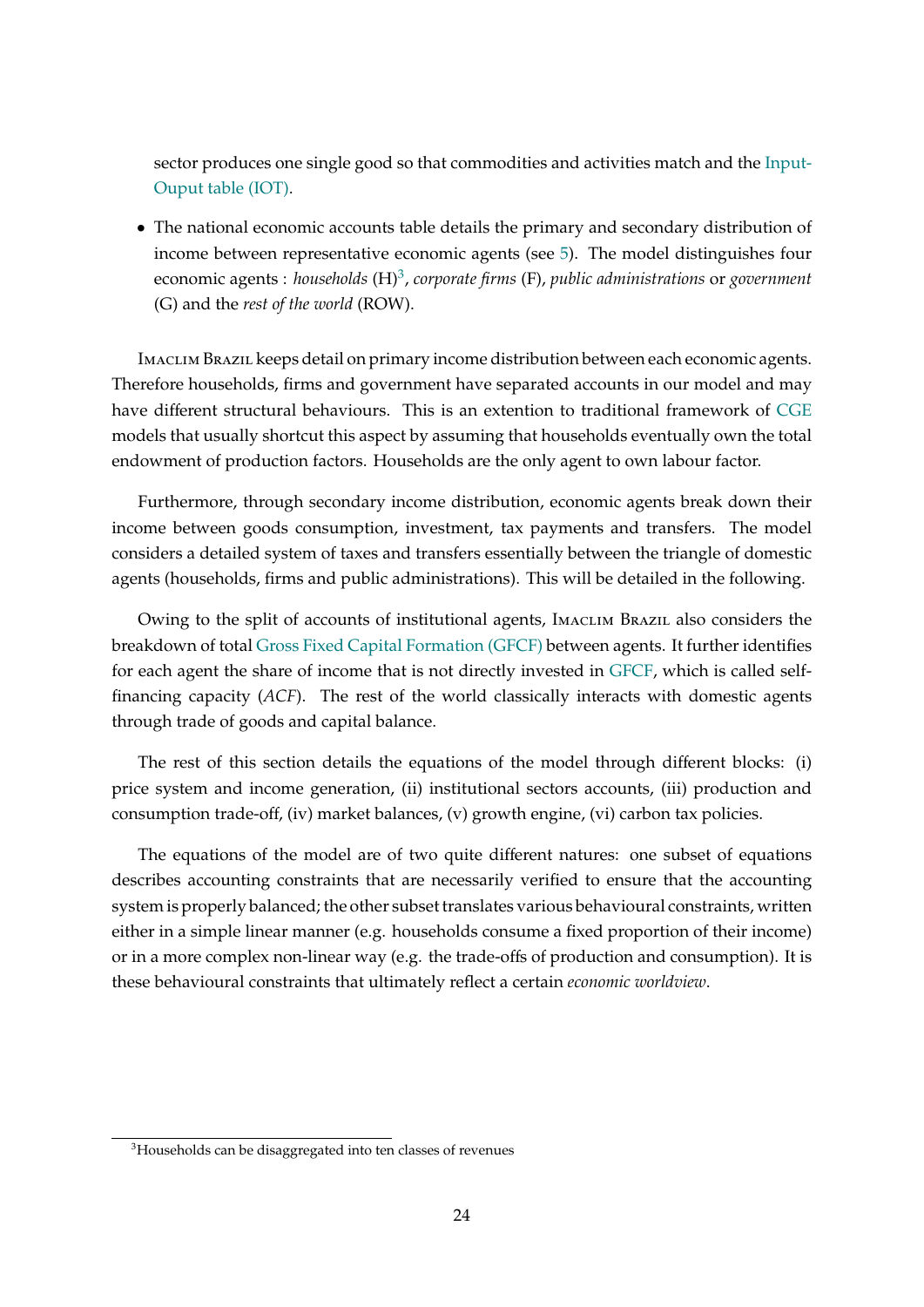|                                                              |                                                                       | Intermediate consumption $({\cal I}C_{val_{ij}})$                     |                                                              |                                                             | Final Consumption $(FC_{val_i})$    |                                                                |                       | Uses $(Use_i)$                                    |
|--------------------------------------------------------------|-----------------------------------------------------------------------|-----------------------------------------------------------------------|--------------------------------------------------------------|-------------------------------------------------------------|-------------------------------------|----------------------------------------------------------------|-----------------------|---------------------------------------------------|
|                                                              |                                                                       | Hybrid sectors                                                        | Non-hybrid sectors                                           | $\boldsymbol{Households\left(\mathcal{C}_{val_{i}}\right)}$ | Public administration $(G_{val_i})$ | $\boldsymbol{Investment}\left(\boldsymbol{I}_{val_{i}}\right)$ | Exports $(X_{val_i})$ |                                                   |
| Intermediate consumption $({\cal I}{\bf C}_{val_{ij}})$      | Hybrid<br>$sectors$                                                   | $p_{IC_{ij}}\cdot \alpha_{ij}\cdot Y_j$                               | $p_{IC_{ij}}\cdot \alpha_{ij}\cdot Y_j$                      | $p_{C_i} \cdot C_i$                                         | $p_{G_i} \cdot G_i$                 | $p_i\cdot I_i$                                                 | $p_{X_i} \cdot X_i$   | $\sum_{j}IC_{val_{ij}} + FC_{val_{i}}$            |
|                                                              | Non-hybrid<br>setors                                                  | $p_{IC_{ij}}\cdot \alpha_{ij}\cdot Y_j$                               | $p_{IC_{ij}}\cdot \alpha_{ij}\cdot Y_j$                      | $p_{C_i} \cdot C_i$                                         | $p_{G_i} \cdot G_i$                 | $p_{l_i} \cdot I_i$                                            | $p_{X_i} \cdot X_i$   | $\sum_j {\cal IC}_{val_{ij}} + {\cal FC}_{val_i}$ |
|                                                              | income<br>Labour                                                      | $\omega_j\cdot l_j\cdot Y_j$                                          | $\omega_j\cdot l_j\cdot Y_j$                                 |                                                             |                                     |                                                                |                       |                                                   |
| Value-added $(V\!A_j)$                                       | $\label{eq:color} \textit{Labor Tax}$                                 | $\tau_{T_L} \cdot \omega_j \cdot l_j \cdot Y_j$                       | $\tau_{T_L}\cdot \omega_j\cdot l_j\cdot Y_j$                 |                                                             |                                     |                                                                |                       |                                                   |
|                                                              | Capital<br>income                                                     | $p_{K_j}\cdot k_j\cdot Y_j$                                           | $p_{K_j}\cdot k_j\cdot Y_j$                                  |                                                             |                                     |                                                                |                       |                                                   |
|                                                              | Production<br>$\mathrm{Iax}$                                          | $\tau_{T_{Y_j}}\cdot p_{Y_j}\cdot Y_j$                                | $\tau_{T_{Y_i}}\cdot p_{Y_j}\cdot Y_j$                       |                                                             |                                     |                                                                |                       |                                                   |
|                                                              | Profit margin                                                         | $\pi_j \cdot p_{Y_j} \cdot Y_j$                                       | $\pi_j \cdot p_{Y_j} \cdot Y_j$                              |                                                             |                                     |                                                                |                       |                                                   |
| Production $(Y_{\mathit{val}_j})$                            |                                                                       | $p_{Y_j} \cdot Y_j$                                                   | $p_{Y_j} \cdot Y_j$                                          |                                                             |                                     |                                                                |                       |                                                   |
| $\boldsymbol{Imports}\left( \boldsymbol{M}_{val_{i}}\right)$ |                                                                       | $p_{M_j} \cdot M_j$                                                   | $p_{M_j}\cdot M_j$                                           |                                                             |                                     |                                                                |                       |                                                   |
|                                                              | Trade margins                                                         | $\tau_{CM_j}\cdot p_j\cdot (Y_j+M_j)$                                 | $\tau_{CM_j}\cdot p_j\cdot (Y_j+M_j)$                        |                                                             |                                     |                                                                |                       |                                                   |
|                                                              | $\label{eq:transport} \textit{Transport}$<br>margins                  | $\tau_{TM_j}\cdot p_j\cdot (Y_j+M_j)$                                 | $\tau_{TM_j}\cdot p_j\cdot (Y_j+M_j)$                        |                                                             |                                     |                                                                |                       |                                                   |
| $\mathbf{Margins}\left( Marg_{j}\right)$                     | Specific<br>margins on IC<br>(SM <sub>IC<sub>I</sub>)</sub> )         | $\tau_{SM_{\mathcal{K}_{ij}}}\cdot p_j\cdot \alpha_{ji}\cdot Y_j$     | $\circ$                                                      |                                                             |                                     |                                                                |                       |                                                   |
|                                                              | $S$ peMarg on C<br>$(SM_{C_i})$                                       | $\tau_{S M_{C_j}} \cdot p_j \cdot C_j$                                | $\circ$                                                      |                                                             |                                     |                                                                |                       |                                                   |
|                                                              | $SpdMarg on G(SMGj)$                                                  | $\tau_{\mathit{SM}_{G_j}}\cdot p_j\cdot G_j$                          | $\circ$                                                      |                                                             |                                     |                                                                |                       |                                                   |
|                                                              | $\begin{array}{c} \textit{SpeMarg}\\ \textit{(SM_{1_i})} \end{array}$ | $\tau_{SM_{I_j}}\cdot p_j\cdot I_j$                                   | $\circ$                                                      |                                                             |                                     |                                                                |                       |                                                   |
|                                                              | $\mathit{SpelMarg}\xspace_{(SM_X)}$                                   | $\tau_{\text{SM}_{X_j}}\cdot p_j\cdot X_j$                            | $\circ$                                                      |                                                             |                                     |                                                                |                       |                                                   |
|                                                              | $Value-added \\ tax$                                                  | $(\frac{\tau_{VAT_j}}{1-\tau_{VAT_j}}) \cdot FC_{val_j}$              | $(\frac{\tau_{VAT_j}}{1-\tau_{VAT_j}})\cdot FC_{val_j}$      |                                                             |                                     |                                                                |                       |                                                   |
| Taxes $(T_j)$                                                | Energy Tax IC                                                         | $t_{\mathrm{EnT}_{\mathrm{IC}_j}}\cdot \sum_i (\alpha_{ji}\cdot Y_i)$ | $t_{EnT_{IC_j}}\cdot \sum_i(\alpha_{ji}\cdot Y_i)$           |                                                             |                                     |                                                                |                       |                                                   |
|                                                              | Energy $\operatorname{TarFC}$                                         | $t_{\text{Err}_{\text{FC}_j}}\cdot (C_j + C_j + I_j)$                 | $t_{E\circ T_{FC_j}}\cdot (C_j + G_j + I_j)$                 |                                                             |                                     |                                                                |                       |                                                   |
|                                                              | Other indirect<br>products<br>$\boldsymbol{u}$ $\boldsymbol{u}$       | $t_{OPT_j}\cdot (\sum_i \alpha_{ji}\cdot Y_i + C_j + G_j + I_j)$      | $t_{OPT}$ , $(\sum \alpha_{ji} \cdot Y_i + C_j + C_j + I_j)$ |                                                             |                                     |                                                                |                       |                                                   |
| Supply (Sup <sub>i</sub> )                                   |                                                                       | $Y_{val_i} + M_{val_i} + Mars_j + T_j + T_j$                          | $Y_{val_j}$ + $M_{val_j}$ + $Mars_j$ + $T_j$ + $T_j$         |                                                             |                                     |                                                                |                       |                                                   |

| i<br>J<br>J                |  |
|----------------------------|--|
|                            |  |
| $\sim$   $\sim$   $\sim$   |  |
|                            |  |
| i<br>I<br>ł                |  |
|                            |  |
| va val<br>.<br>-<br>-<br>- |  |
|                            |  |
|                            |  |
| IACLIM-COUNTRY INI         |  |
|                            |  |
|                            |  |
|                            |  |
|                            |  |
|                            |  |
|                            |  |
| $\frac{1}{2}$              |  |
|                            |  |
| $\breve{\vec{p}}$          |  |
|                            |  |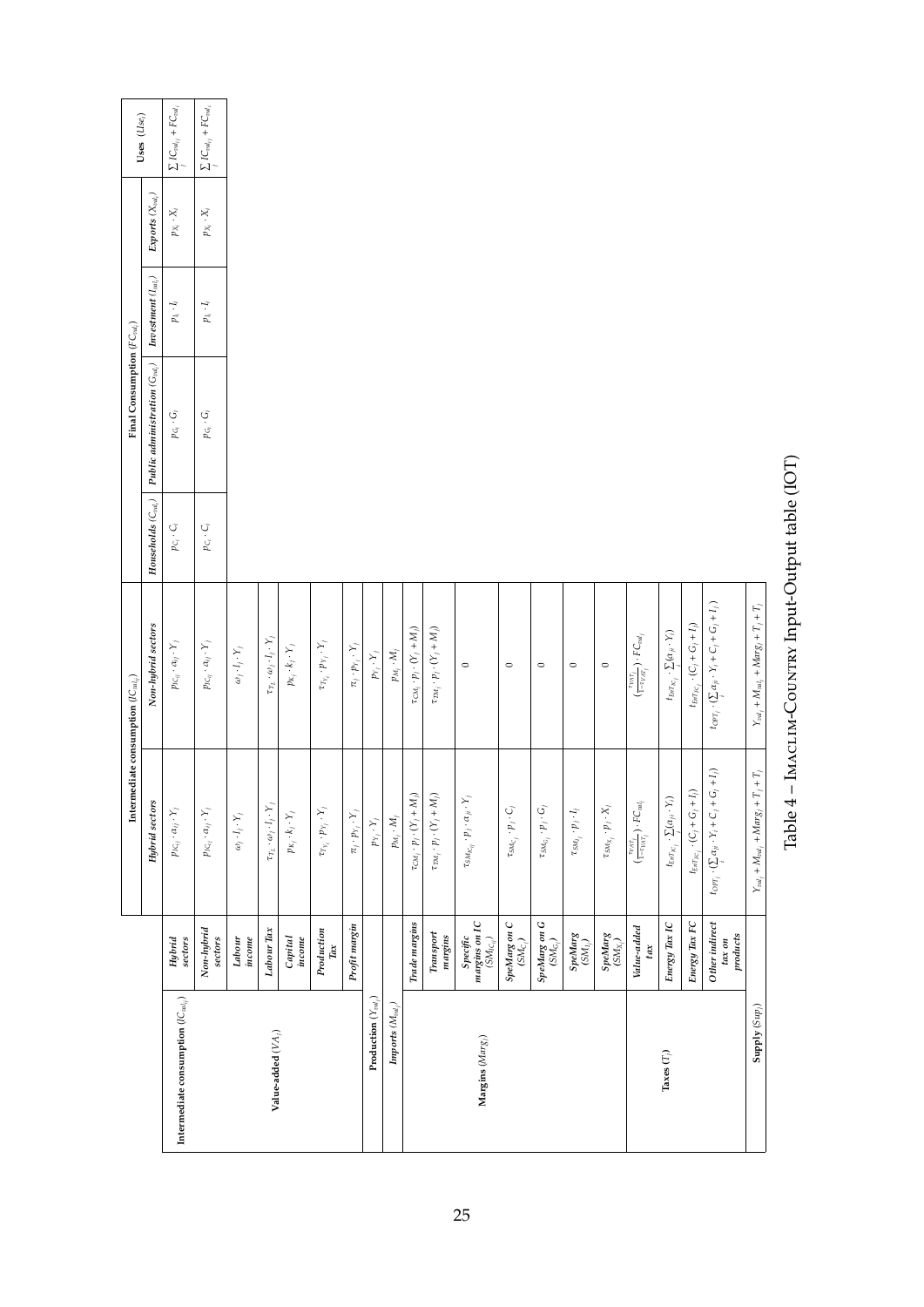|                                             | Firms <sup>(F)</sup>                                       | Public administration (G)                                                                               | Households (H)                                                 | Rest of world (ROW)                                                           |
|---------------------------------------------|------------------------------------------------------------|---------------------------------------------------------------------------------------------------------|----------------------------------------------------------------|-------------------------------------------------------------------------------|
| Trade balance                               |                                                            |                                                                                                         |                                                                | $\sum_i (p_{M_i} \cdot M_i - p_{X_i} \cdot X_i)$                              |
| Gross operating surplus (GOS) <sup>4</sup>  | $\omega_{K_{F}}\cdot GOS$                                  | $\omega_{K_G} \cdot GOS$                                                                                | $\omega_{K_H} \cdot GOS$                                       |                                                                               |
| Labour income                               |                                                            |                                                                                                         | $\sum\limits_{j}(\omega_j\cdot l_j\cdot Y_j)$                  |                                                                               |
| Labour tax ( $T_{\rm L}$ )                  |                                                            | $\tau_{T_L} \sum_i (\omega_j \cdot l_j \cdot Y_j)$                                                      |                                                                |                                                                               |
| Production tax $(T_Y)$                      |                                                            | $\sum_i \tau_{T_{Y_j}} \cdot p_{Y_j} \cdot Y_j$                                                         |                                                                |                                                                               |
| Energy tax $(T_{En})$                       |                                                            | $\sum_j [t_{EnT_{IC_j}} \cdot \sum_i (\alpha_{ji} \cdot Y_i) + t_{EnT_{FC_j}} \cdot (C_j + G_j + I_j)]$ |                                                                |                                                                               |
| Other indirect tax $(T_{OP})$               |                                                            | $\sum_j [t_{OPT_j} \cdot (\sum_i \alpha_{ji} \cdot Y_i + C_j + G_j + I_j)]$                             |                                                                |                                                                               |
| Value-added tax $(T_{\mathit{VA}})$         |                                                            | $\sum_{j} [(\frac{\tau_{VAT_j}}{1-\tau_{VAT_j}}) \cdot FC_{val_j}]$                                     |                                                                |                                                                               |
| Property income                             | $-i_F\cdot D_F$                                            | $-i_G\cdot D_G$                                                                                         | $-\sum\limits_{h} (i_h \cdot D_h)$                             | $i_F \cdot D_F + i_G \cdot D_G + \sum_i (i_h \cdot D_h)$                      |
| Unemployment transfers (U)                  |                                                            | $-\sum_h(\rho_{U_h}\cdot N_{U_h})$                                                                      | $\sum_h (\rho_{U_h} \cdot N_{U_h})$                            |                                                                               |
| Pensions $(P)$                              | $\bar{\rm t}$                                              | $-\sum_h(\rho_{P_h}\cdot N_{P_h})$                                                                      | $\sum\limits_{h}(\rho_{P_h}\cdot N_{P_h})$                     |                                                                               |
| Other social transfers (O)                  |                                                            | $-\sum\limits_{h}(\rho_{\mathcal{O}_h}\cdot N_{\mathcal{O}_h})$                                         | $\sum\limits_{h}(\rho_{\mathcal{O}_h}\cdot N_{\mathcal{O}_h})$ |                                                                               |
| Other transfers (OT)                        | $\omega_{OT_F} \cdot OT$                                   | $\omega_{\text{OT}_G} \cdot \text{OT}$                                                                  | $\omega_{OT_H} \cdot OT$                                       | $-(\omega_{OT_F} \cdot OT + \omega_{OT_G} \cdot OT + \omega_{OT_H} \cdot OT)$ |
| Income tax $(T_{I\!H}^{\phantom{\dagger}})$ |                                                            | $\sum_h(\tau_{T_{h_h}}\cdot RBT_h)$                                                                     | $-\sum_h(\tau_{T_{J_h}}\cdot RBT_h)$                           |                                                                               |
| Firm tax $(T_F)$                            | $-\tau_{T_F} \cdot GOS_F$                                  | $\tau_{T_F} \cdot GOS_F$                                                                                |                                                                |                                                                               |
| Other direct tax $(T_D)$                    |                                                            | $\sum_{\tau}(\tau_{T_{D_h}}\cdot CPI)$                                                                  | $-\sum\limits_{i_\tau}(\tau_{T_{D_{h_0}}}\cdot CPJ)$           |                                                                               |
| Gross disposable income (R)                 | $R_F = \sum$ row below                                     | $R_G = \sum$ row below                                                                                  | $R_H = \sum$ row below                                         | $R_{ROW} = \sum row$ below                                                    |
| Final consumption $(FC_{val})$              |                                                            | $\sum\limits_i\mathbb{G}_{val_i}$                                                                       | $R_{\rm{CONS_H}} = \sum_{k} (1 - \tau_{S_h}) \cdot R_h$        |                                                                               |
| Gross fixed capital consumption (GFCF)      | $GFCF_F = \frac{GFCF_{E_0}}{R_{F_0}} \cdot R_F$            | $GFCF_G = \frac{GFCF_{G0}}{GDP_0} \cdot GDP$                                                            | $GFCF_H = \sum_i (\frac{GFCF_{h0}}{R_{h0}} \cdot R_h)$         |                                                                               |
| Expenses for final uses                     | $GFCF_F$                                                   | $\sum_{i} G_{val_i} + GFCF_G$                                                                           | $R_{\rm CONS_H}+GFCF_H$                                        | $\mathbf{I}$                                                                  |
| Self-financing capacity (AFC)               | $AFC_F = R_F - GFCF_F$                                     | $\label{eq:AFC_G} \textit{AFC}_G = R_G - [\textit{GFCF}_G + \sum G_{val_i}]$                            | $AFC_H = \sum(\tau_{S_h} \cdot R_h - GFCF_h)$                  | $ACF_{ROW} = -(AFC_F + ACF_G + ACF_H)$                                        |
| Net financial debt (D)                      | $-ACF_F$<br>$D_F=D_{F_0}+\frac{t_{ref}}{2}\cdot(AFC_{F_0}$ | $D_G=D_{G_0}+\frac{t_{ref}}{2}\cdot(AFC_{G_0}-ACF_G)$                                                   | $D_H=D_{H_0}+\frac{t_{ref}}{2}\cdot(AFC_{H_0}-ACF_H)$          | $D_{ROW} = -(D_F + D_G + D_H)$                                                |
|                                             |                                                            |                                                                                                         |                                                                |                                                                               |

Table 5 - IMACLIM-COUNTRY national economic accounts table Table 5 – Imaclim-Country national economic accounts table